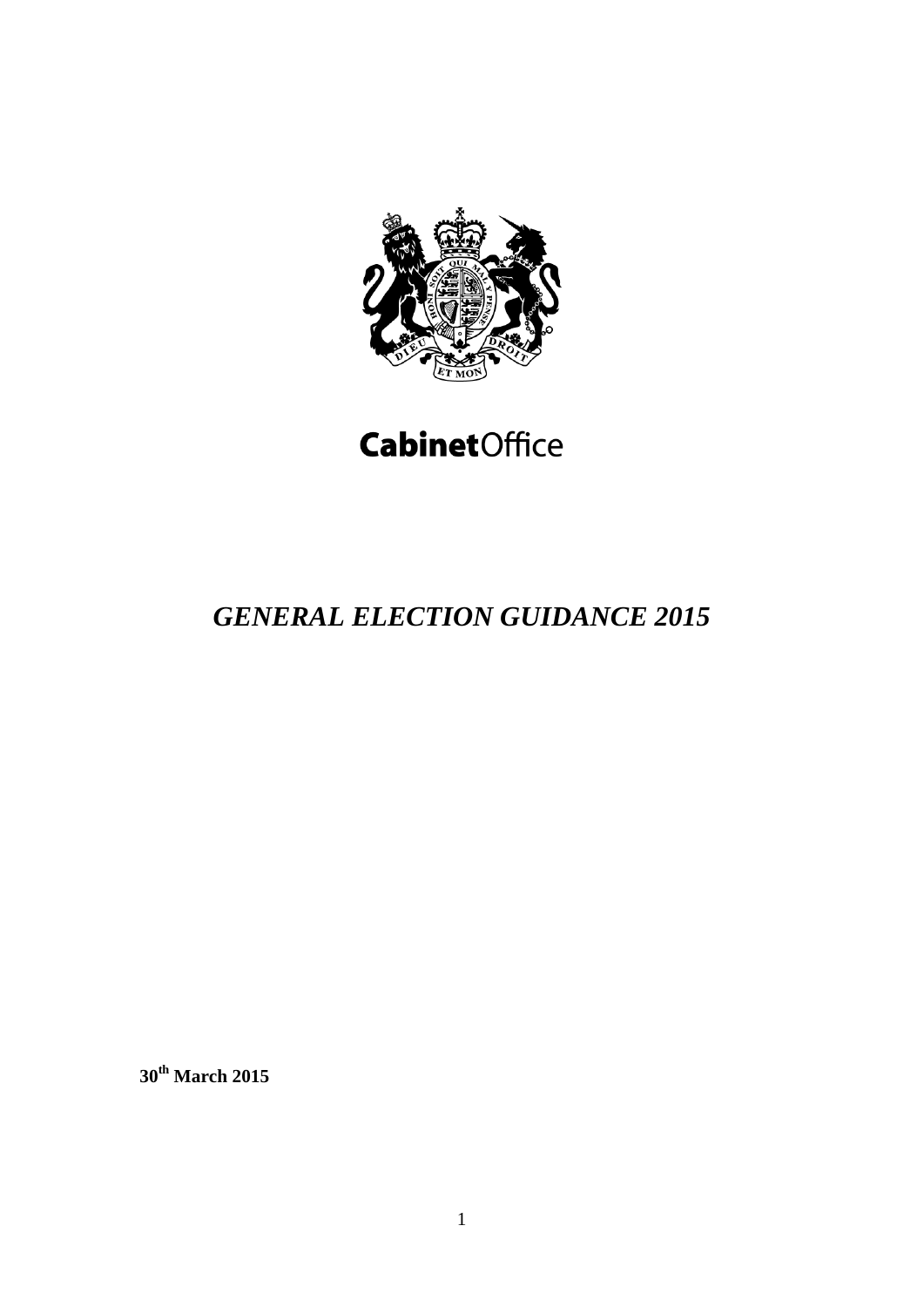### **GENERAL ELECTION GUIDANCE 2015**

## **CONTENTS**

| <b>Preface</b> | <b>General principles</b>                               |
|----------------|---------------------------------------------------------|
| A              | <b>Enquiries, Briefing and Requests for Information</b> |
| B              | <b>Special Advisers</b>                                 |
| C              | <b>Contact with Opposition Parties</b>                  |
| D              | <b>Contact with Select Committees</b>                   |
| E              | <b>Political Activities of Civil Servants</b>           |
| $\mathbf{F}$   | <b>Cabinet and Official Documents</b>                   |
| G              | <b>Government Decisions</b>                             |
| H              | <b>Public and Senior Civil Service Appointments</b>     |
| I              | <b>Communication Activities</b>                         |
| $\mathbf{J}$   | <b>Consultation Exercises and e-petitions</b>           |
| K              | <b>Statistical Activities</b>                           |
| L              | <b>Use of Government Property</b>                       |
| M              | <b>EU</b> and International Business                    |
| N              | <b>The Devolved Administrations</b>                     |
| O              | <b>Public Bodies</b>                                    |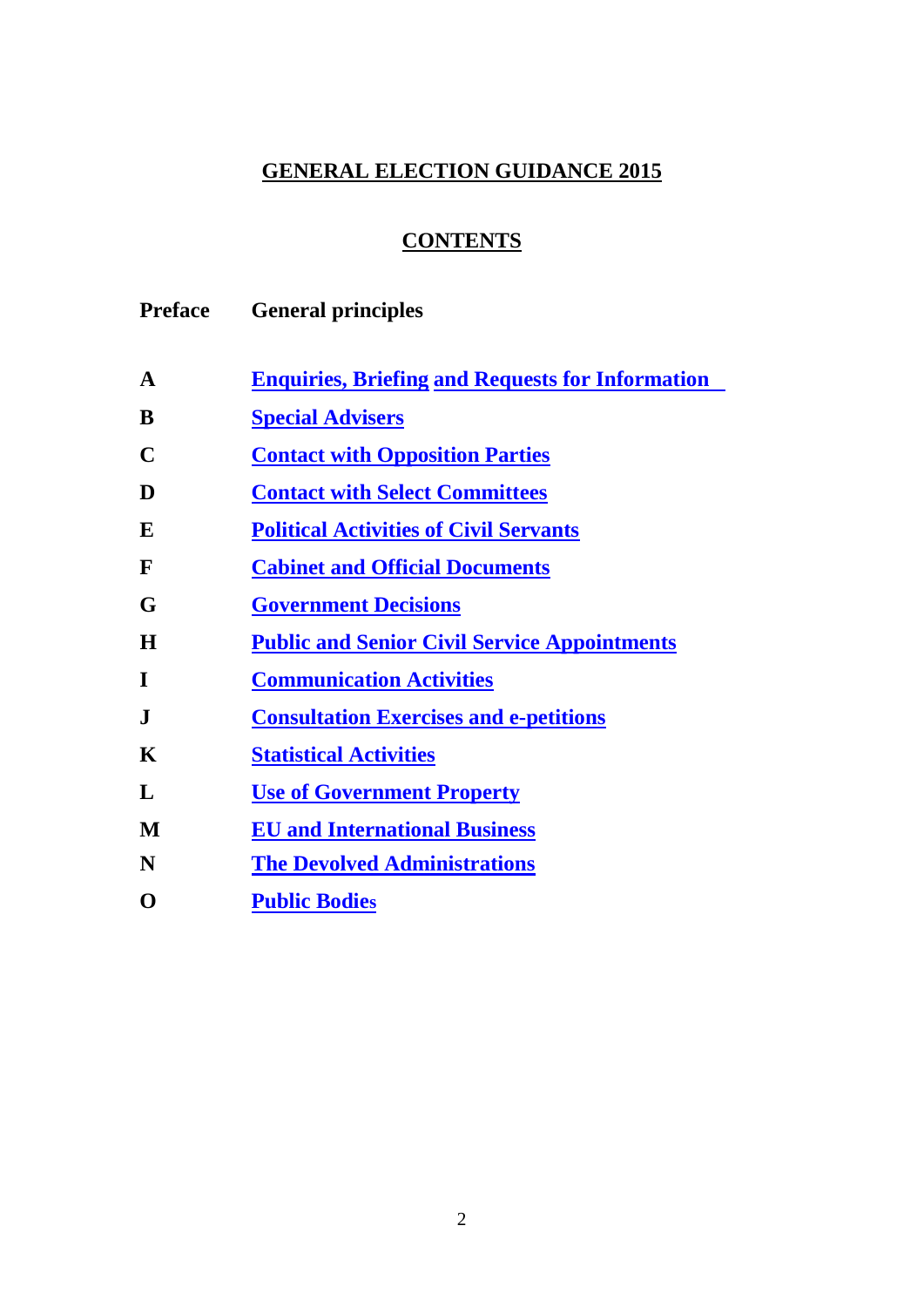#### <span id="page-2-0"></span>**GENERAL ELECTION GUIDANCE**

#### **PREFACE**

- 1. General Elections have a number of implications for the work of Departments and civil servants. These arise from the special character of Government business during an Election campaign, and from the need to maintain, and be seen to maintain, the impartiality of the Civil Service, and to avoid any criticism of an inappropriate use of official resources. This guidance takes effect at the Dissolution of Parliament on 30th March 2015. The Prime Minister will write separately to Ministers advising them of the need to adhere to this guidance and to uphold the impartiality of the Civil Service.
- 2. This guidance applies to all UK civil servants, and the board members and staff of NDPBs and other arms length bodies.

#### **General Principles**

- 3. During the Election period, the Government retains its responsibility to govern, and Ministers remain in charge of their Departments. Essential business must be carried on. However, it is customary for Ministers to observe discretion in initiating any new action of a continuing or long-term character. Decisions on matters of policy on which a new Government might be expected to want the opportunity to take a different view from the present Government should be postponed until after the Election, provided that such postponement would not be detrimental to the national interest or wasteful of public money.
- 4. Advice on handling such issues is set out in this guidance. This guidance will not cover every eventuality, but the principles should be applied to the particular circumstances.
- 5. The principles underlying the conduct of civil servants in a General Election are an extension of those which apply at all times, as set out in the [Civil Service](http://www.civilservice.gov.uk/wp-content/uploads/2011/09/civil-service-code-2010.pdf)  [Code:](http://www.civilservice.gov.uk/wp-content/uploads/2011/09/civil-service-code-2010.pdf)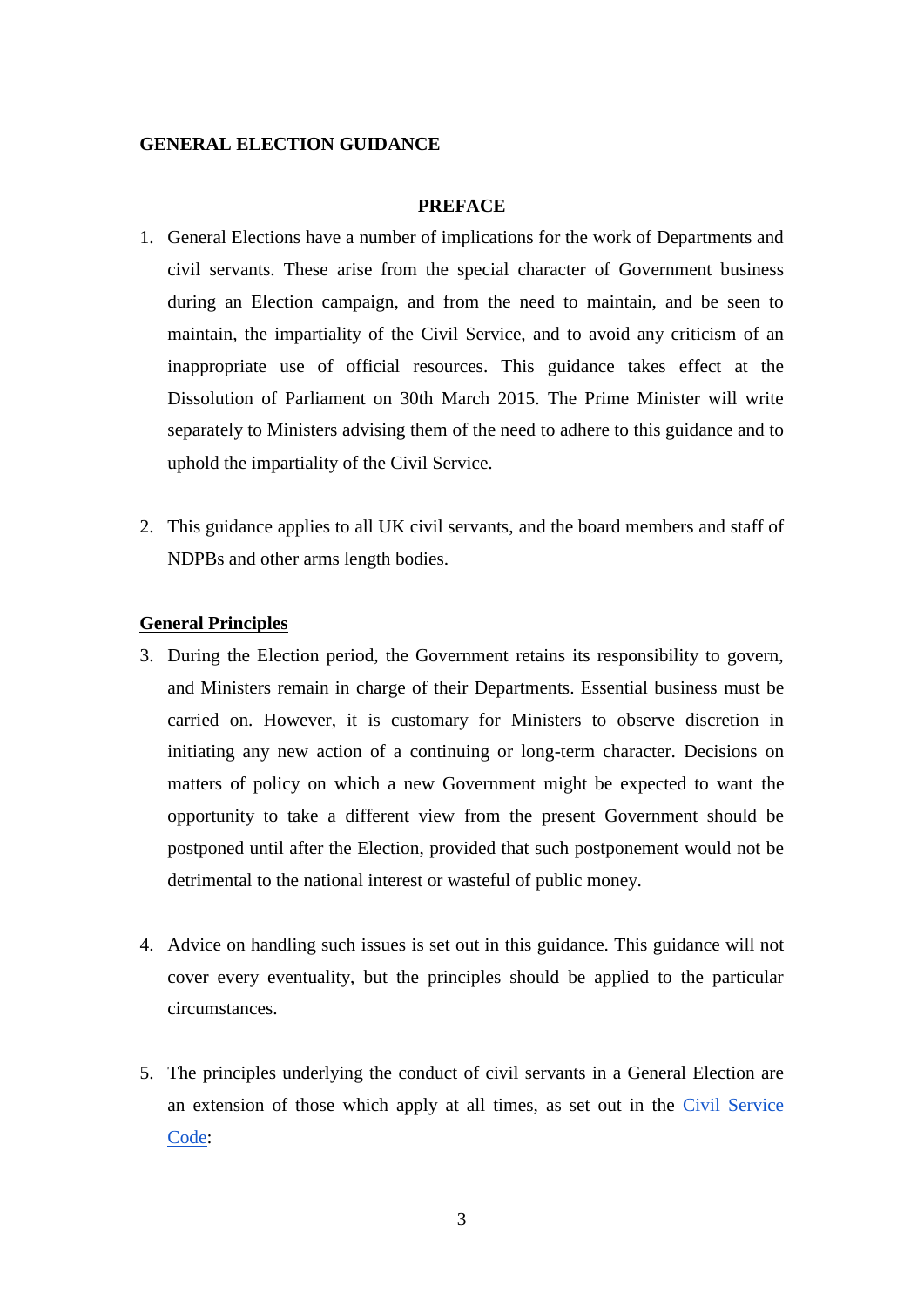- The basic principle for civil servants is not to undertake any activity which could call into question their political impartiality or which could give rise to criticism that public resources are being used for Party political purposes. This principle applies to all staff working in Departments.
- Departmental activity should not be seen to compete with the Election campaign for public attention. The principles and conventions set out in this guidance also apply to public bodies.
- It is also a requirement of the Ministerial Code that Ministers must not use Government resources for party political purposes and must uphold the political impartiality of the Civil Service.

#### **Election queries**

- 6. For any detailed queries on this guidance, or other questions, officials should in the first instance seek guidance from their Permanent Secretary who may consult the Cabinet Secretary, or the Propriety and Ethics Team in the Cabinet Office.
- 7. The Propriety and Ethics Team handle general queries relating to conduct during the Election period, provide advice on the handling of enquiries and any necessary co-ordination where enquiries raise issues which affect a number of Departments.
- 8. In dealing with queries, the Propriety and Ethics Team will function most effectively if it is in touch with relevant developments in Departments. Departments should therefore:
	- draw to their attention, for advice or information, any approach or exchange which raises issues which are likely to be of interest to other Departments;
	- seek advice before a Minister makes a significant Ministerial statement during the Election period.
- <span id="page-3-0"></span>9. The team can be contacted at proprietyandethicsteam@cabinetoffice.gov.uk.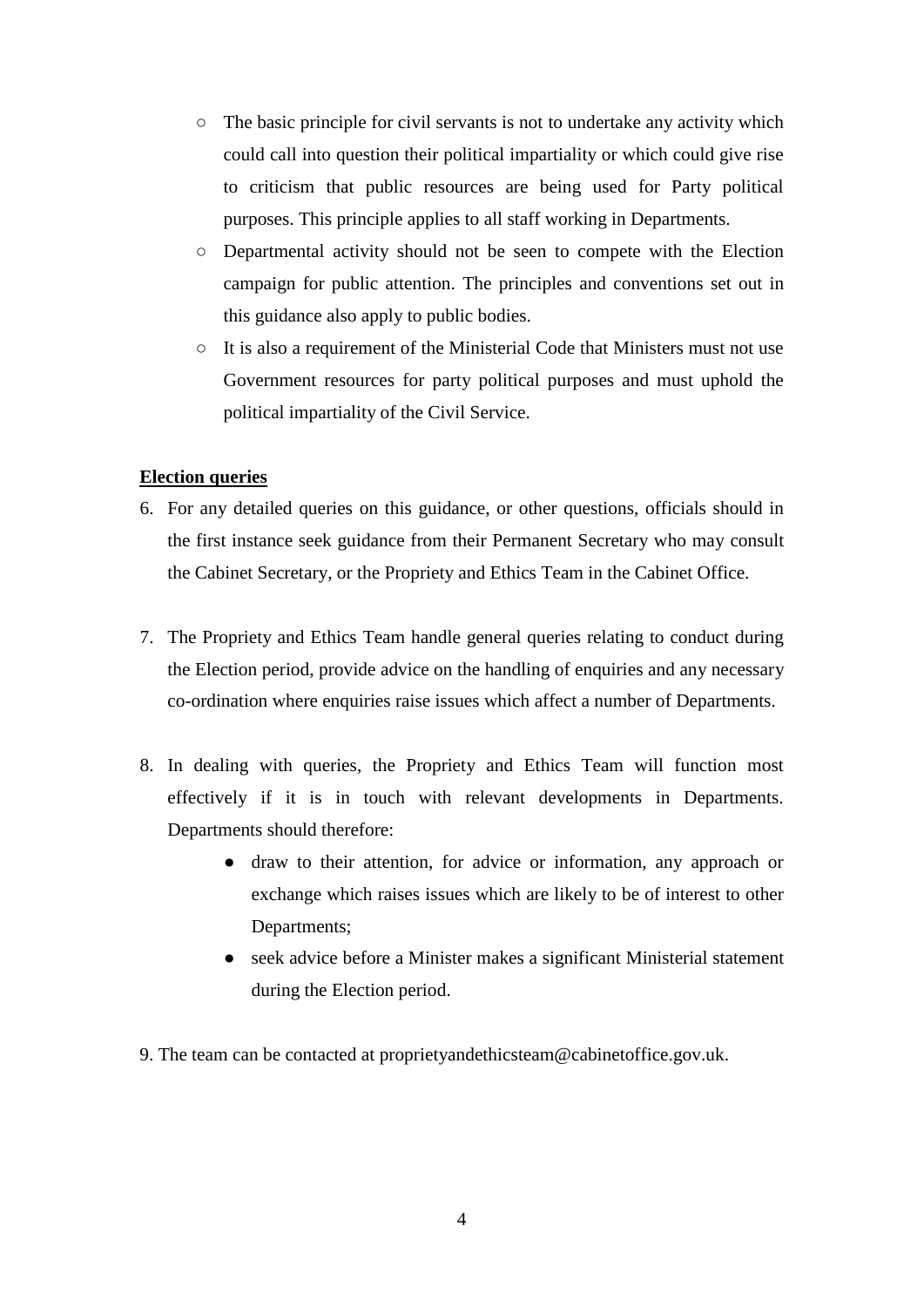#### **SECTION A**

#### **Enquiries, Briefing, Requests for Information and attending events**

- 1. This note gives guidance on:
	- the handling by Departments and Agencies of requests for information and other enquiries during a General Election campaign;
	- briefing of Ministers during the Election period;
	- the handling of constituency letters received from Members of Parliament before Dissolution, and of similar letters from Parliamentary candidates during the campaign; and
	- the handling of FOI requests.

#### **General**

2. At a General Election, the Government of the day is expected to vindicate its policies to the electorate. By convention, the governing Party or parties are entitled to check with Departments that statements made on its behalf are factually correct and consistent with Government policy. As at all times, however, Government Departments and their staff must not engage in, or appear to engage in, Party politics or be used for Party ends. They should provide consistent factual information on request to candidates of all Parties, as well as to organisations and members of the public and should in all instances avoid becoming involved or appearing to become involved, in a partisan way, in Election issues.

#### **Requests for Factual Information**

- 3. Departments and Agencies should provide any Parliamentary candidate, organisation or member of the public with information in accordance with the Freedom of Information Act 2000. Local and regional offices should deal similarly with straightforward enquiries, referring doubtful cases to the relevant Permanent Secretary for decision.
- 4. Other requests for information will range from enquiries about existing Government policy, which are essentially factual in nature, to requests for justification and comment on existing Government policy. All requests for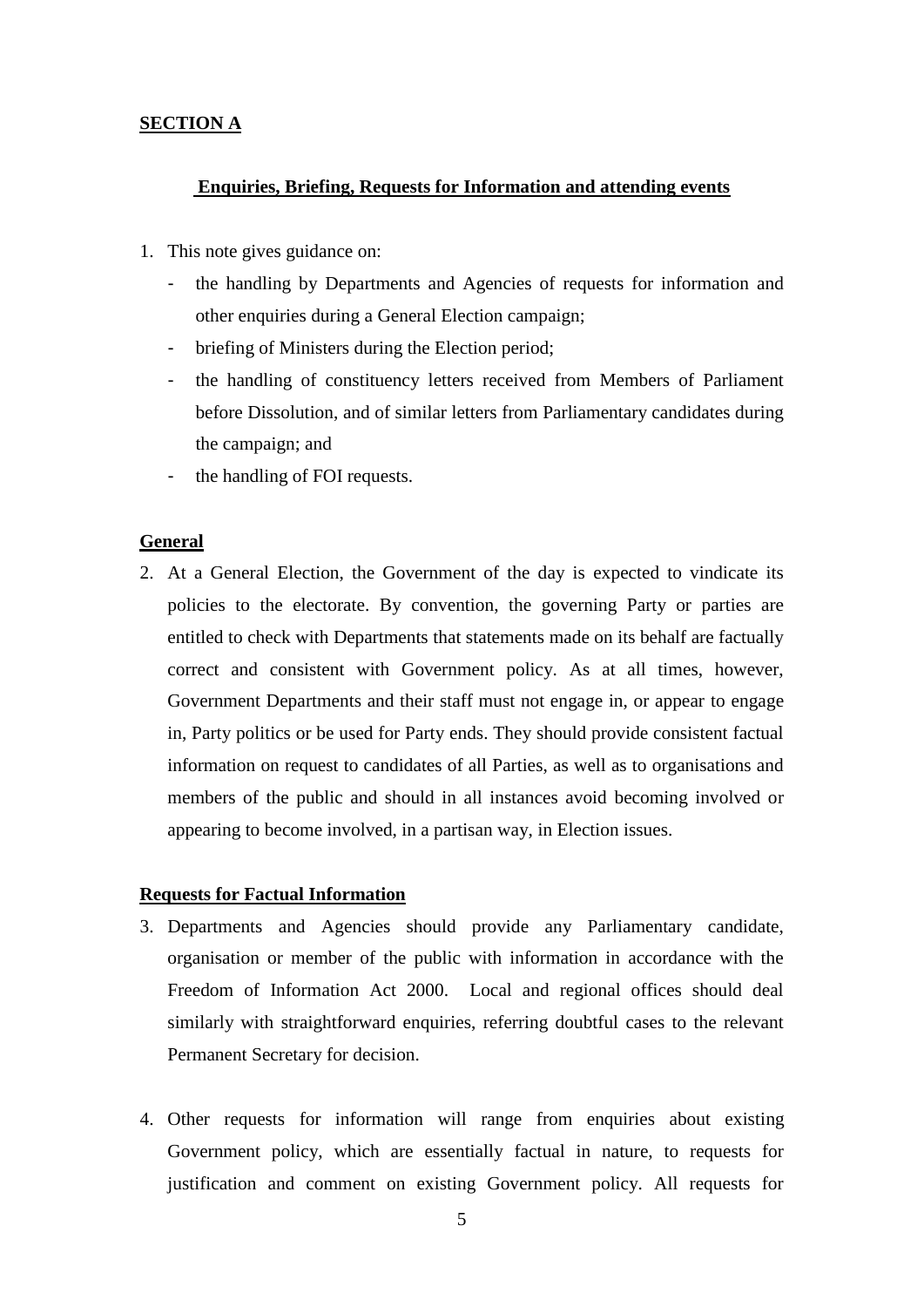information held by departments must be dealt with in accordance with the requirements of the Freedom of Information Act 2000. The handling of press enquiries is covered in Section I.

- 5. Where the enquiry concerns the day-to-day management of a non-ministerial Department or Executive Agency and the Chief Executive would normally reply, he or she should do so in the usual way, taking special care to avoid becoming involved in any matters of political controversy.
- 6. Enquiries concerning policies newly announced in a Party Manifesto or for a comparison of the policies of different Parties, are for the political Party concerned. Civil servants should not provide any assistance on these matters. See also paragraph 14

#### **Correspondence**

7. Officials should draft replies, whether for official or Ministerial signature, with particular care to avoid Party controversy, especially criticism of the policies of other Parties. Ministers may decide to amend draft replies to include a Party political context. Where this is the case, Ministers should be advised to issue the letter on Party notepaper. The guiding principle is whether the use of Departmental resources, including headed paper, and of Departmental and other resources would be a proper use of public funds for Ministerial as opposed to Party political purposes, and could be defended as such.

#### **Speed of Response**

8. The circumstances of a General Election demand the greatest speed in dealing with enquiries. In particular, the aim should be to answer enquiries from Parliamentary candidates or from any of the political parties' headquarters within twenty-four hours. All candidates should be treated equally. Where a request will take longer to deal with, the requester should be advised of this as he/she may wish to submit a refined request.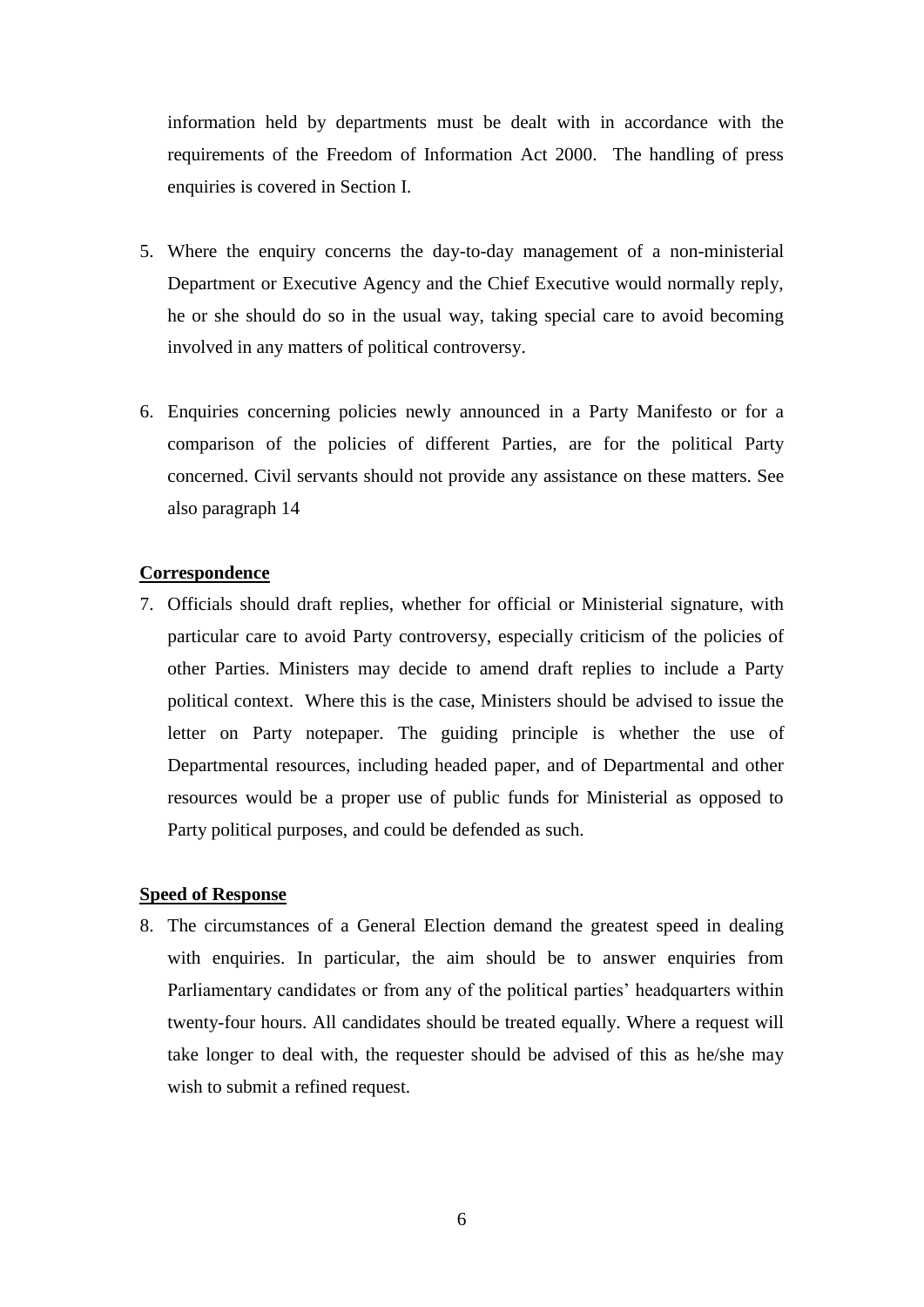#### **FOI requests**

- 9. Requests which would normally be covered by the Freedom of Information Act (FOIA) must be handled in accordance with the requirements of the Act, and deadlines set therein. Where the application of the public interest balance requires more time, that is permitted under the Act but there is no general power to defer a decision.
- 10. Where a request needs to be considered under FOIA it will not normally be possible to get back to the Parliamentary candidate, or others within 24 hours and he or she should be advised of this as they may wish to submit a request more in line with paragraph 8 above.

#### **Role of Ministers in FOIA decisions**

- 11. Ministers have a number of statutory functions in relation to requests for information. They are the qualified person for the purpose of using section 36 of the Act for their departments, and are also responsible for signing certificates under sections 23 and 24. During the General Election period, Ministers will be expected to continue to carry out these functions.
- 12. Where there is any doubt, requests should be referred to Roger Smethurst, Head of Knowledge and Information Management at the Cabinet Office (roger.smethurst@cabinetoffice.gov.uk).

#### **Briefing and Support for Ministers**

- 13. Ministers continue to be in charge of Departments. It is reasonable for Departments to continue to provide support for any official functions the Minister performs, and any policy advice necessary to resolve issues that cannot be deferred until after the Election, and to provide factual briefing.
- 14. Departments can check statements for factual accuracy and consistency with established Government policy. Officials should not, however, be asked to devise new arguments or cost policies for use in the Election campaign. Departments should not undertake costings or analysis of opposition policies during the Election period.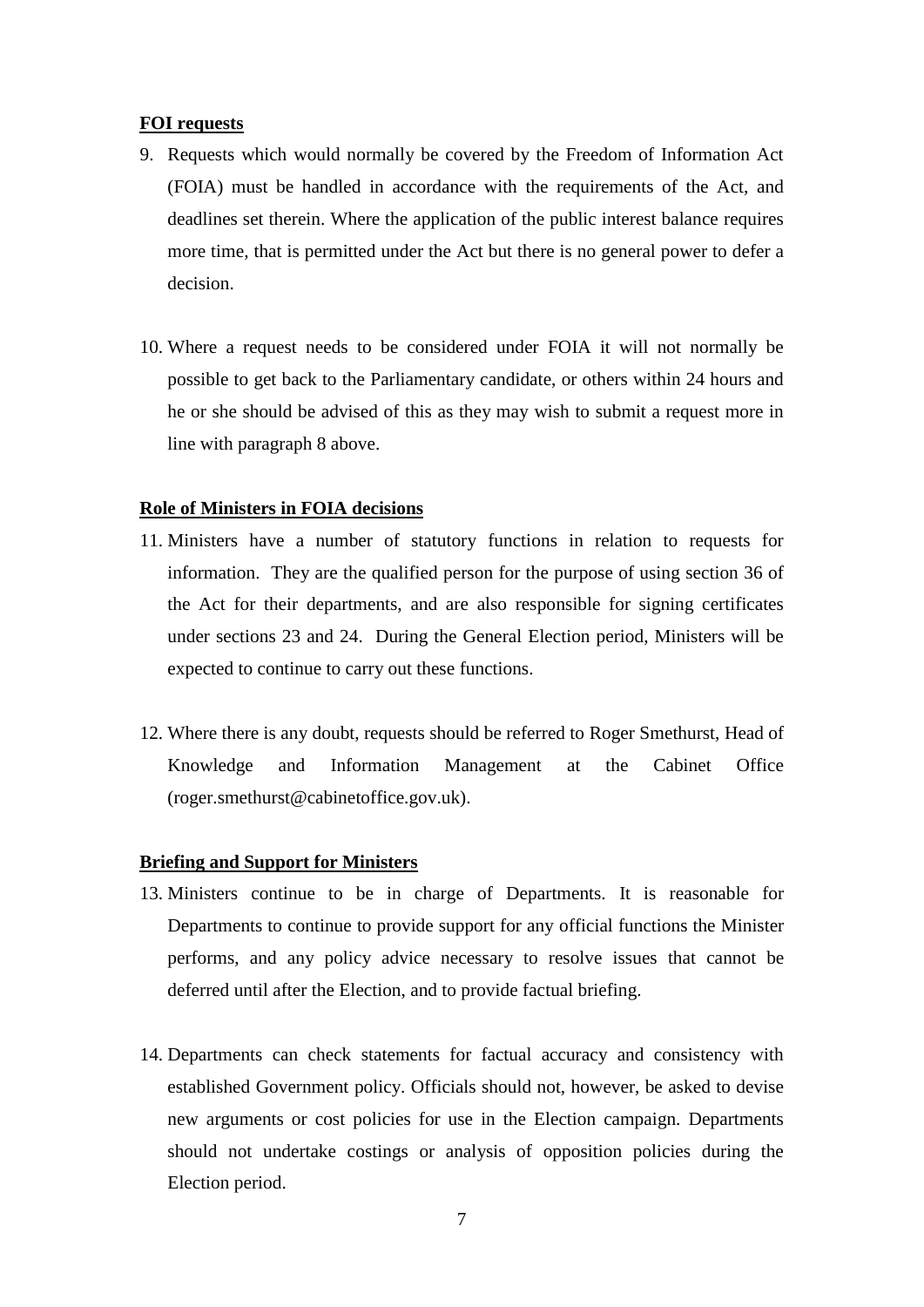#### **Officials attending public or stakeholder events**

15. Officials should decline invitations to events where they may be asked to respond on questions about future Government policy or on matters of public controversy.

#### **Constituency Correspondence**

16. During the Election period, replies to constituency letters received from Members of Parliament before the Dissolution, or to similar letters from Parliamentary candidates, should take into account the fact that if they become public knowledge they will do so in the more politically charged atmosphere of an Election and are more likely to become the subject of political comment. Outstanding correspondence should be cleared quickly. Letters can be sent to former MPs at the House of Commons after Dissolution, to be picked up or forwarded. Departments and Agencies whose staff routinely deal directly with MPs' enquiries should ensure that regional and local offices get early guidance on dealing with questions from Parliamentary candidates. Such guidance should reflect the following points:

a. Once Parliament is dissolved, a Member of Parliament's constitutional right to represent his or her constituents' grievances to Government disappears, and all candidates for the Election are on an equal footing. This doctrine should be applied in a reasonable way. In general, replies should be sent by Ministers to constituency letters written by MPs before Dissolution. Where there is a pressing need for Ministers to reply to letters on constituency matters written after the Dissolution by former Members, this should be handled in a way that avoids any preferential treatment or the appearance of preferential treatment between letters from the Governing parties and those from other candidates. It will normally be appropriate to send a Private Secretary reply to letters on constituency matters from prospective Parliamentary candidates who were not Members before the Dissolution.

b. The main consideration must be to ensure that the citizen's interests are not prejudiced. But it is possible that a personal case may become politically controversial during the Election period. Departments should therefore make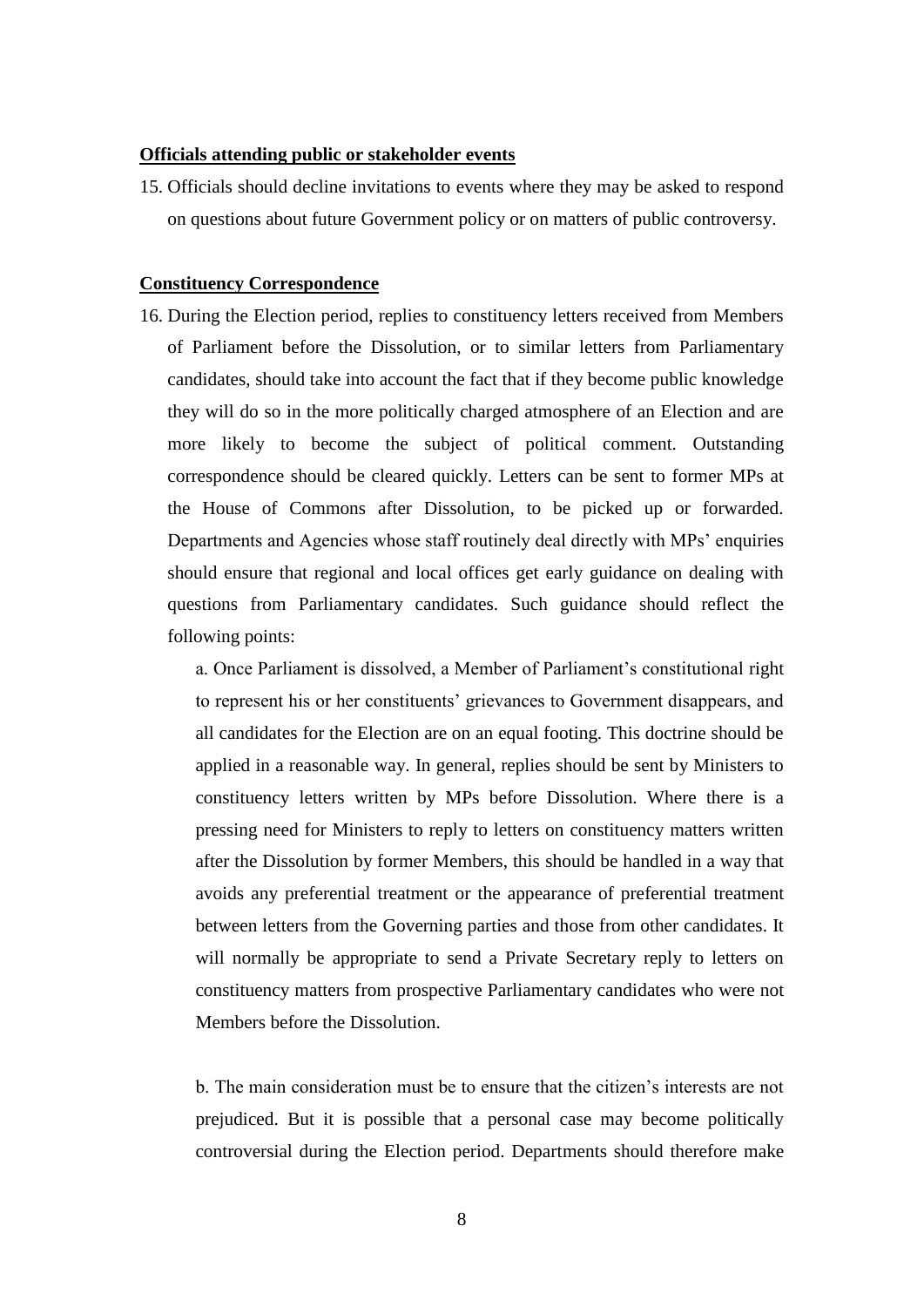particular efforts to ensure, so far as possible, that letters are factual, straightforward and give no room for misrepresentation.

c. Replies to constituency correspondence to be sent after polling day should, where there has been a change of MP, normally be sent direct to the constituent concerned. It should be left to the constituent to decide whether or not to copy the letter to any new MP. Where there is no change in MP, correspondence should be returned to the MP in the normal way.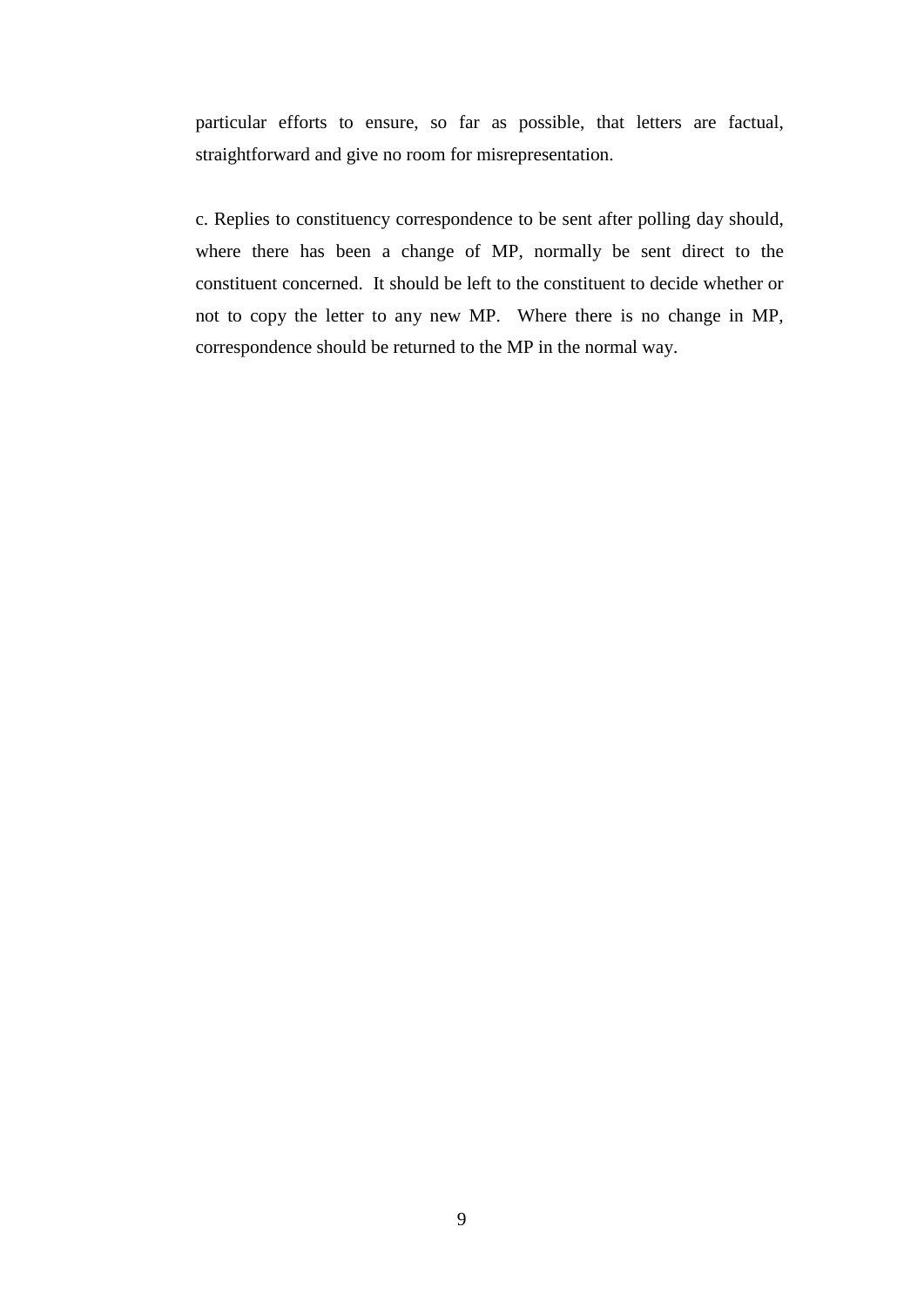#### <span id="page-9-0"></span>**SECTION B**

#### **Special Advisers**

- 1. Special Advisers who wish to take part in the General Election campaign or help in a Party headquarters or research unit during such a campaign must first resign their appointments.
- 2. Special Advisers who resign and leave the department, will no longer have preferential access to papers and officials. Any request for advice from a former Special Adviser will be treated in the same way as requests from other members of the public.
- 3. On resigning, Special Advisers should return all departmental property eg mobile phones, blackberries, remote access and other IT equipment. These can be returned to the individual should they be re-appointed. Special Advisers may leave a voicemail message or out of office reply on departmental IT with forwarding contact details.
- 4. Special Advisers receive severance pay on resignation, or when their appointment is terminated. Severance pay for special advisers is taxable and will be paid as a lump sum. The amount an individual is entitled to will be determined by their length of service as set out in the *Model Contract for Special Advisers*. Special Advisers are required to agree that if they are reappointed, they will repay any amount above that which they would have been paid in salary had they remained in post. Any excess severance must be repaid in a lump sum to their employing departments.
- 5. If it is agreed, exceptionally, that a special adviser should remain in post during the purdah period, their appointment will be automatically terminated the day after polling day. In those cases, Special Advisers may continue to give advice on Government business to their Ministers as before. They must continue to adhere to the requirements of the Special Adviser Code and may not take any public part in the campaign. Guidance Note A is also relevant in relation to the commissioning of briefing.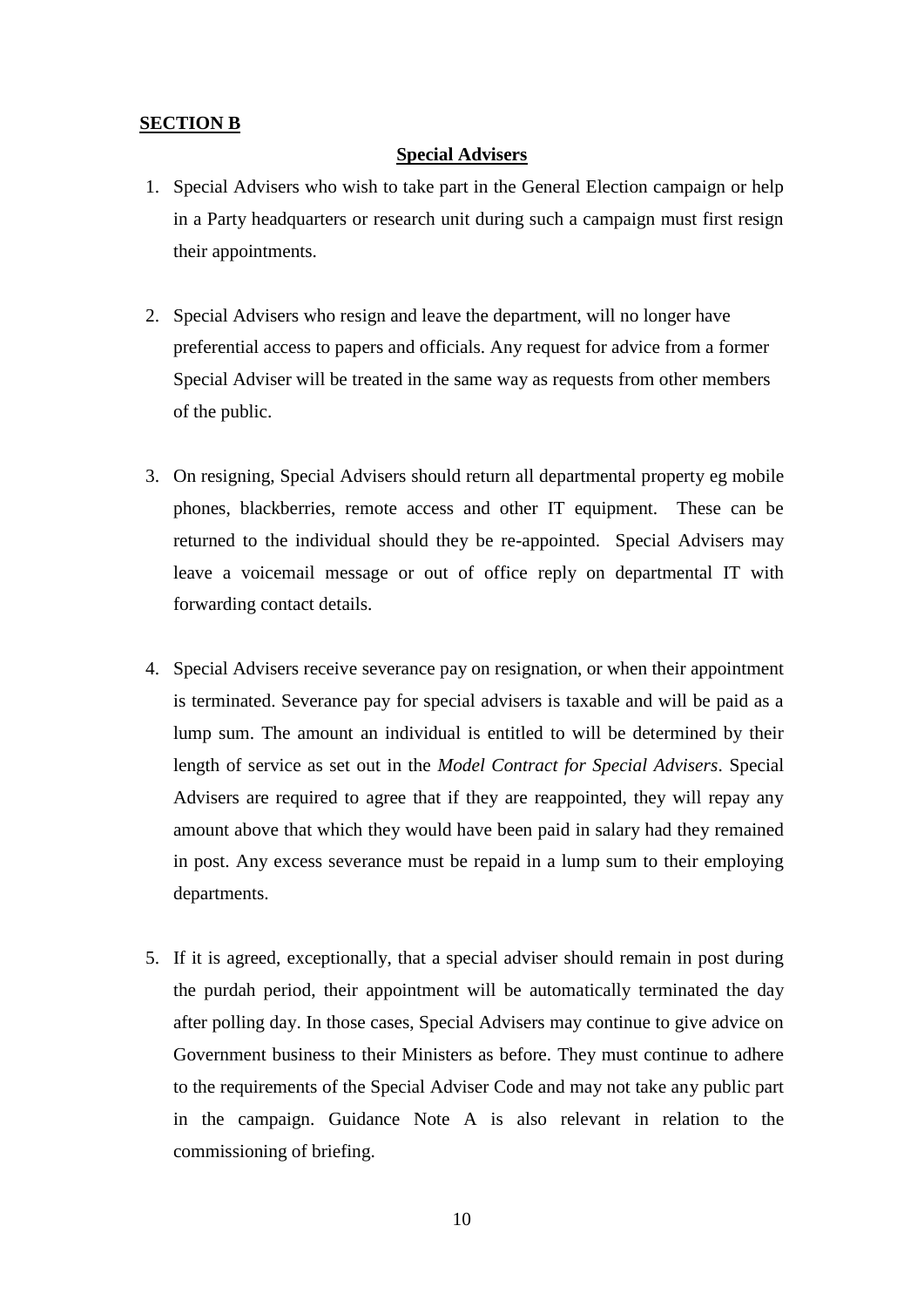6. If there is no change of Government following the Election, a Special Adviser may be re-appointed. The Prime Minister's approval will be required before any commitments are made, and a fresh letter of appointment issued, including for any advisers who have stayed in post.

 $\backslash$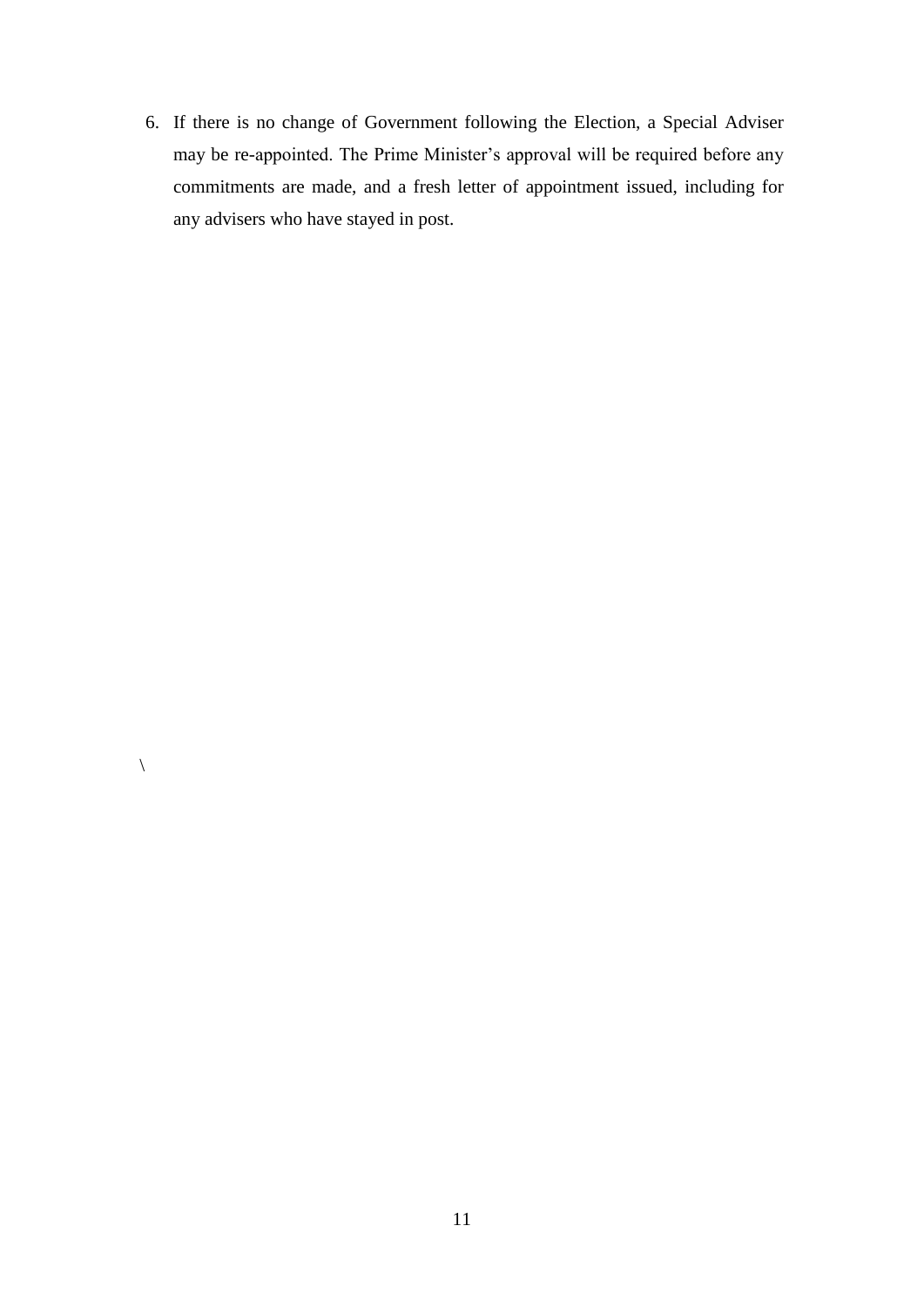#### <span id="page-11-0"></span>**SECTION C**

#### **Contacts with the Opposition Party**

- 1. The Prime Minister authorised pre-election contacts between the main Opposition Party and Permanent Secretaries from 1 October 2014. These contacts are strictly confidential and are designed to allow Opposition spokesmen to inform themselves of factual questions of Departmental organisation and to inform civil servants of any organisational changes likely in the event of a change of Government.
- 2. Separate guidance on handling such contacts is set out in the Directory of Civil Service Guidance.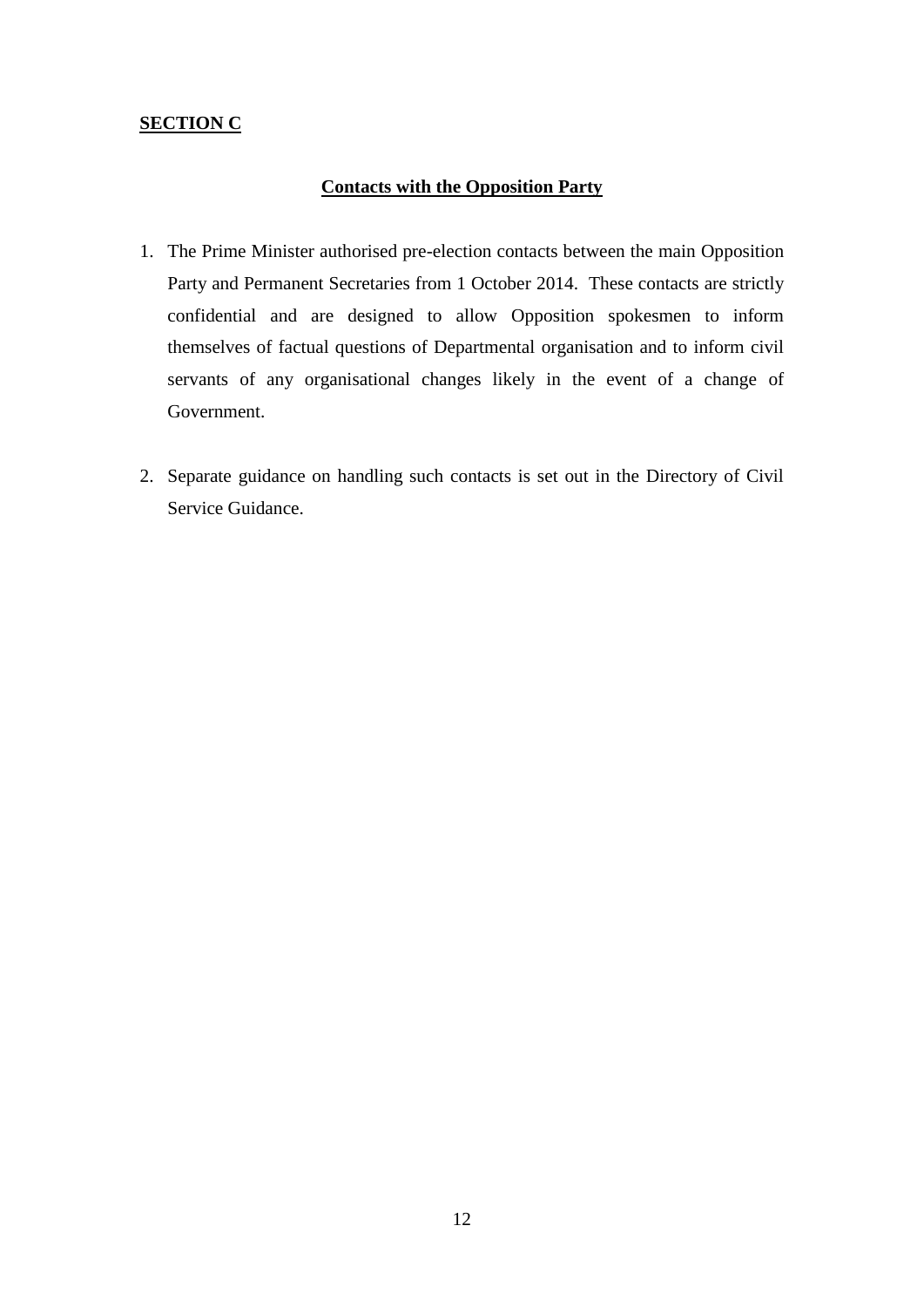#### <span id="page-12-0"></span>**SECTION D**

#### **Contact with Select Committees**

- 1. House of Commons Select Committees set up by Standing Order continue in existence, technically, until that Standing Order is amended or rescinded. In practice, when Parliament is dissolved pending a General Election, membership of Committees lapses and work on their inquiries ceases.
- 2. House of Lords Select Committees are not set up by Standing Orders and technically cease to exist at the end of each Session.
- 3. The point of contact for Departments continues to be the Committee Clerk who remains in post to process the basic administrative work of the Committee (including the publication after Dissolution of any reports which the Committee had authorised prior to Dissolution).
- 4. Departments should continue to work, on a contingency basis, on any outstanding evidence requested by the outgoing Committee and on any outstanding Government responses to Committee Reports. It will be for any newly appointed Ministers to approve the content of any response. It will be for the newly appointed Committee to decide whether to continue with its predecessor Committee's inquiries and for the incoming administration to review the terms of draft responses before submitting to the newly appointed Committee.
- <span id="page-12-1"></span>5. It is for the newly appointed Committee to decide whether to publish Government responses to its predecessor's Reports. There may be some delay before the Committee is reconstituted, and an incoming Government may wish to publish such responses itself by means of a Command Paper.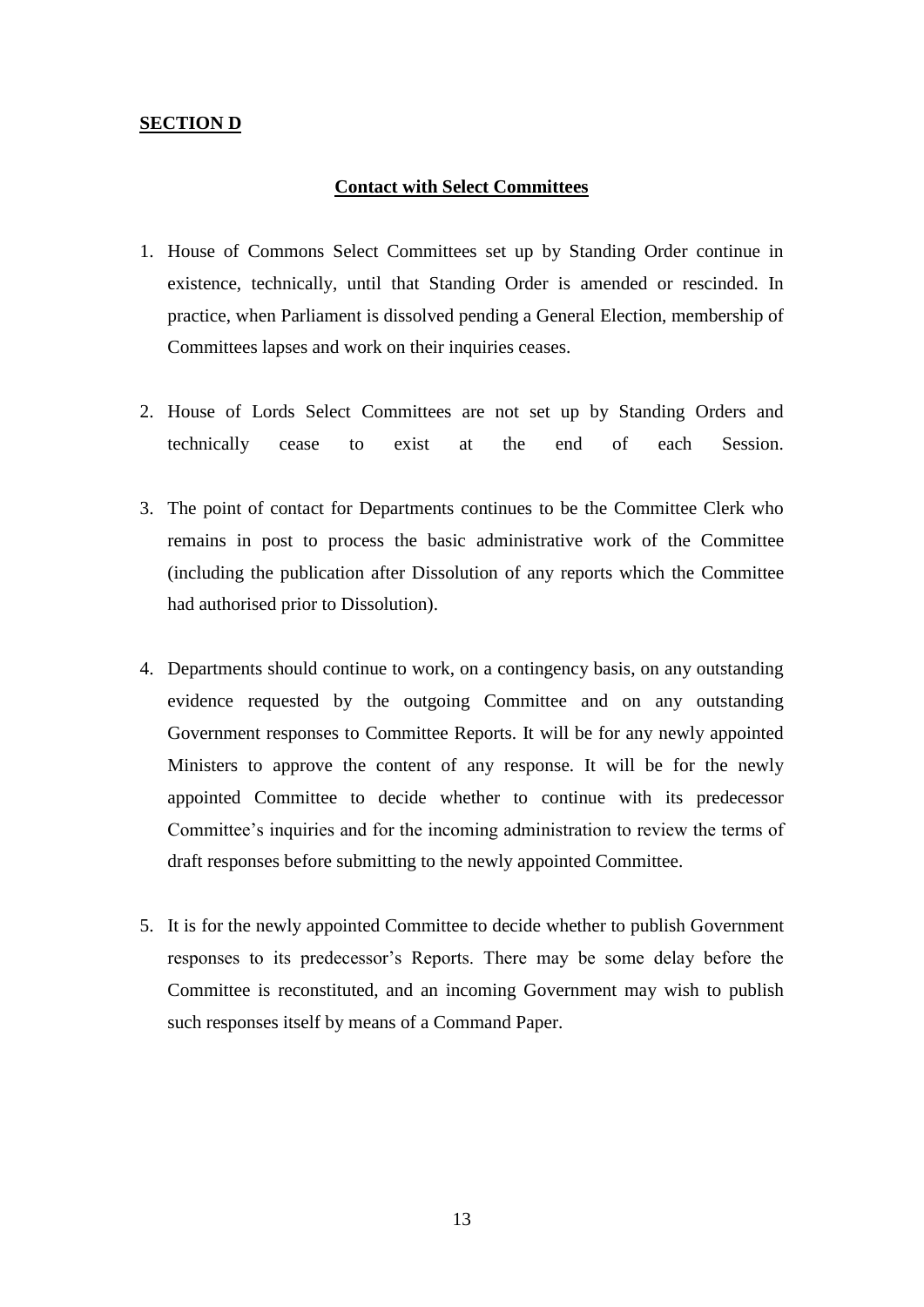#### **SECTION E**

#### **Political Activities of Civil Servants**

1. Permanent Secretaries will wish to remind their Departments of the general rules governing national political activities. These are set out in the Civil Service Management Code and Departmental staff handbooks.

#### **Scope**

- 2. For this purpose, the Civil Service is divided into three groups:
	- the "politically free" industrial and non-office grades;
	- the "politically restricted" members of the Senior Civil Service, civil servants in Grades 6 and 7 (or equivalent) and members of the Fast Stream Development Programme;
	- civil servants outside the "politically free" and "politically restricted" groups.
- 3. Civil servants on secondment to outside organisations remain civil servants and the rules relating to political activity continue to apply to them. Departments should seek to contact individuals on secondment outside the civil service to remind them of this. Individuals seconded into the Civil Service are also covered by these rules for the duration of their appointment.

#### **Civil Servants Standing for Parliament**

4. All civil servants are disqualified from election to Parliament (House of Commons Disqualification Act 1975) and must resign from the Civil Service before standing for election. Individuals must resign from the Civil Service on their formal adoption as a prospective Parliamentary candidate, and must complete their last day of service before their adoption papers are completed. If the adoption process does not reasonably allow for the individual to give full notice, departments and agencies may at their discretion pay an amount equivalent to the period of notice which would normally be given.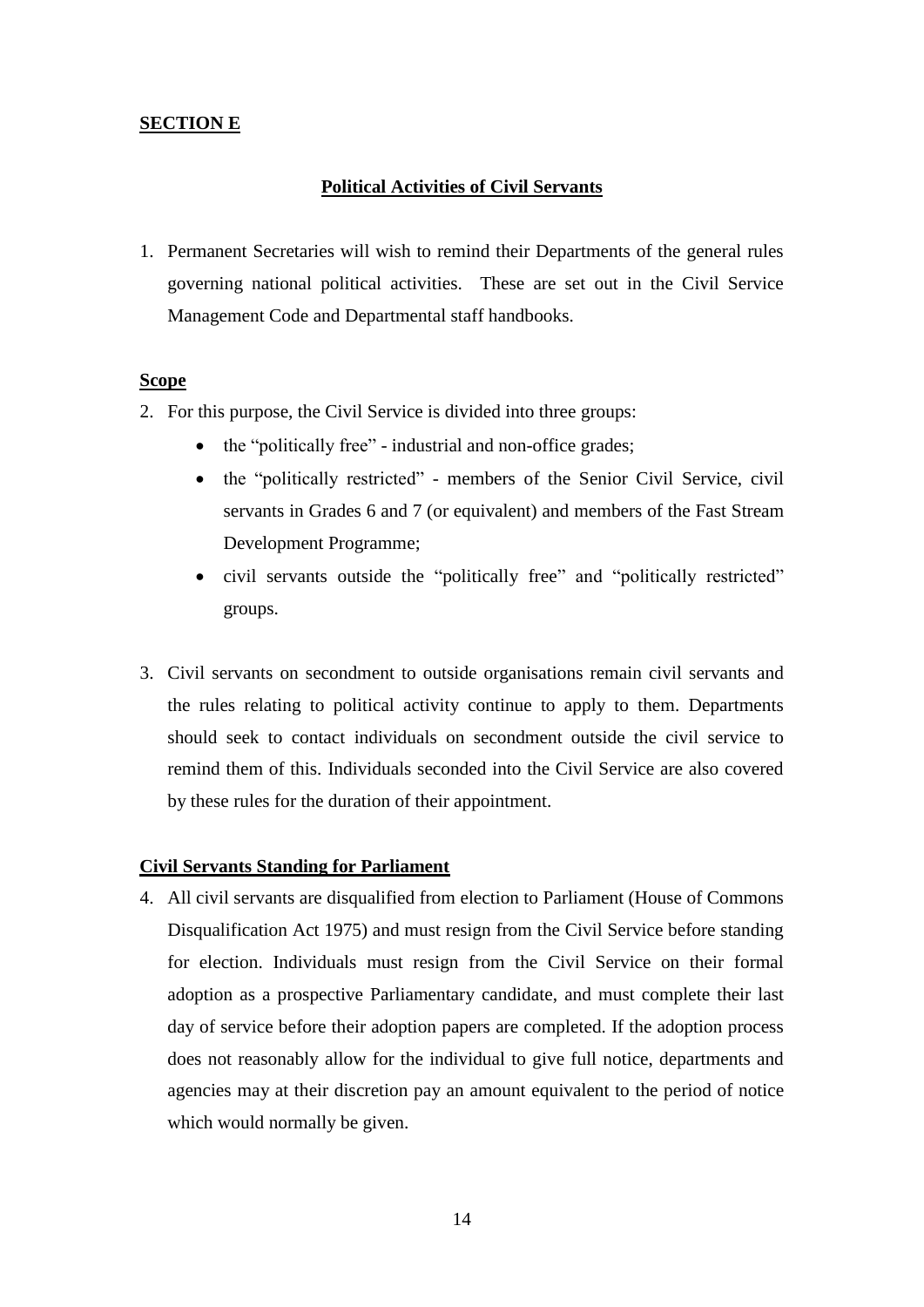#### **Other Political Activity**

- 5. "Politically restricted" civil servants are prohibited from any participation in national political activities.
- 6. All other civil servants may engage in national political activities with the permission of the Department which may be subject to certain conditions.

#### **Reinstatement**

- 7. Departments and agencies must reinstate former civil servants who have resigned from "politically free" posts to stand for election and whose candidature has proved unsuccessful, provided they apply within a week of declaration day.
- 8. Departments and Agencies have discretion to reinstate all other former civil servants who have resigned to stand for election and whose candidature has proved unsuccessful. Former civil servants in this category seeking reinstatement should apply within a week of declaration day if they are not elected. Departments are encouraged to consider all applications sympathetically and on their merits. For some individuals, it may not be possible to post them back to their former area of employment because, for instance, of the sensitivity of their work and/or because their previous job is no longer vacant. In these cases, every effort should be made to post these staff to other areas rather than reject their applications.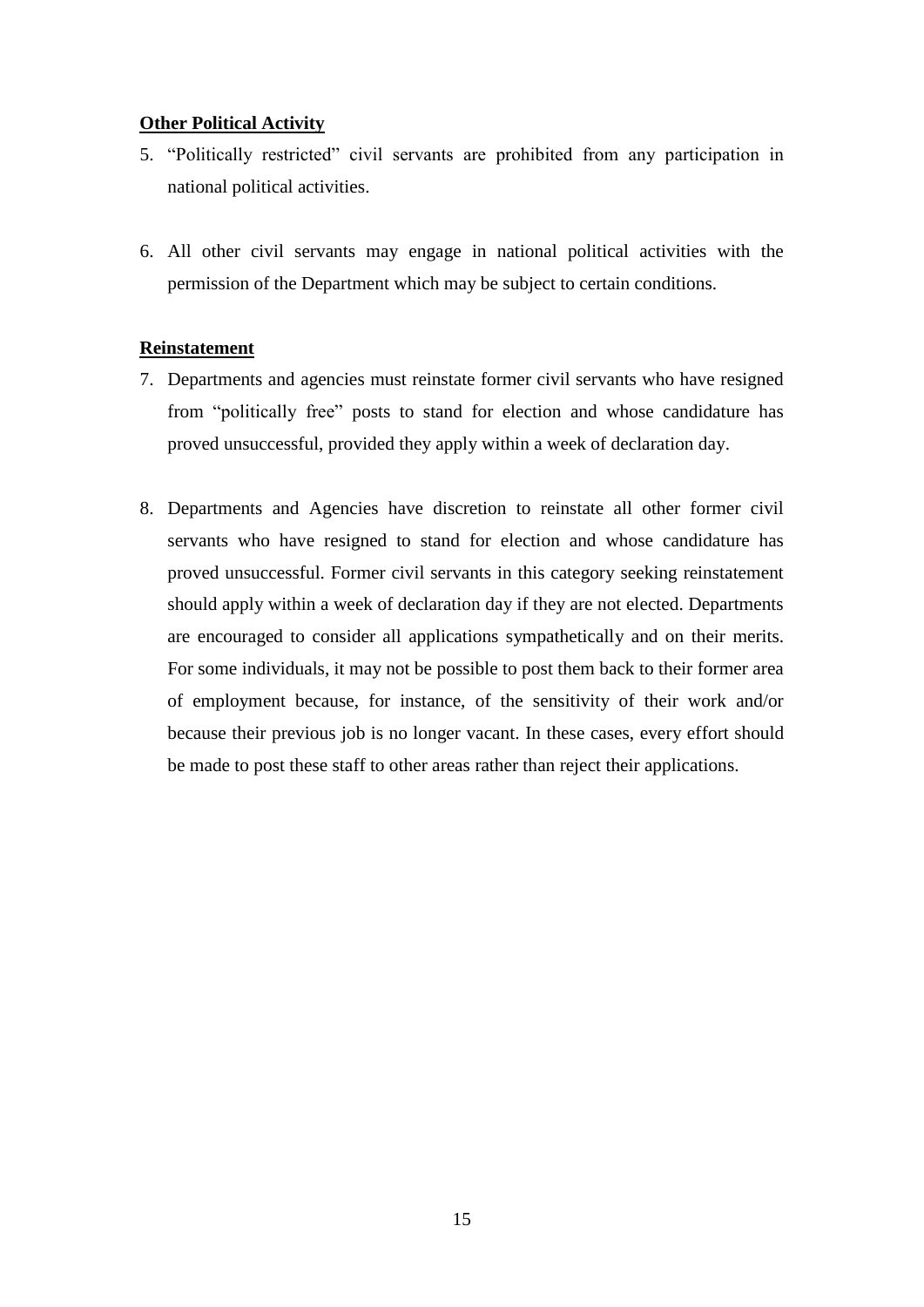#### <span id="page-15-0"></span>**SECTION F**

#### **Cabinet and Official Documents**

- 1. In order to enable Ministers to fulfil their continuing responsibilities as members of the Government during the Election period, Departments should retain the Cabinet documents issued to them.
- 2. If there is no change of Government after the Election, Ministers who leave office or who move to another Ministerial position must surrender any Cabinet or Cabinet Committee papers or minutes (including electronic copies) and they should be retained in the Department in line with the Cabinet Document Officer's Handbook. Ministers who leave office or move to another Ministerial position should also not remove or destroy papers which are the responsibility of their former Department: that is, those papers which are not personal, Party or constituency papers.
- 3. If a new Government is formed, all Cabinet and Ministerial Cabinet Committee documents issued to Ministers should be destroyed. Clearly no instructions can be given to this effect until the result of the Election is known, but Permanent Secretaries may wish to alert the relevant Private Secretaries.
- 4. The conventions regarding the access by Ministers and Special Advisers to papers of a previous administration are explained in more detail in the Directory of Civil Service Guidance. Further guidance to Departments will be issued once the outcome of the Election is known.
- 5. More detailed guidance on managing records in event of a change of administration will be held by your Departmental Records Officer. The Head of Knowledge and Information Management in the Cabinet Office [\(roger.smethurst@cabinetoffice.gov.uk](mailto:roger.smethurst@cabinetoffice.gov.uk) - 0207 276 6324) can also provide further advice and written guidance can be found here http//www.nationalarchives.gov.uk/documents/popapersguidance2009.pdf.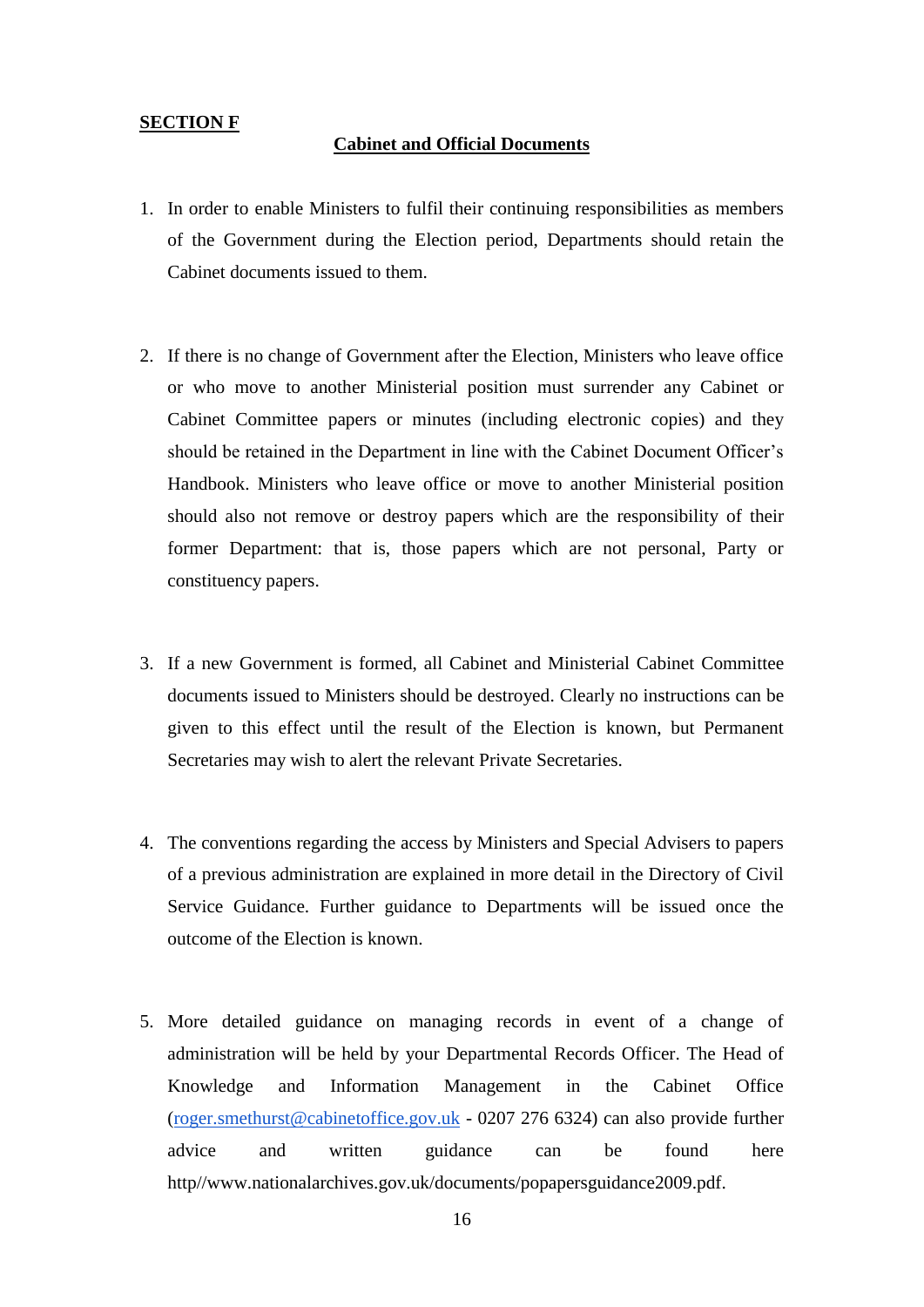#### **SECTION G**

#### **Government Decisions**

- 1. During an election campaign the Government retains its responsibility to govern and Ministers remain in charge of their Departments. Essential business must be carried on. In particular Cabinet Committees can continue to meet and consider correspondence if necessary, although in practice this may not be practical. If something requires urgent collective consideration, the Cabinet Secretary should be consulted.
- 2. However, it is customary for Ministers to observe discretion in initiating any action of a continuing or long-term character. Decisions on matters of policy, and other issues such as large and/or contentious procurement contracts, on which a new Government might be expected to want the opportunity to take a different view from the present Government should be postponed until after the Election, provided that such postponement would not be detrimental to the national interest or wasteful of public money.

#### **Statutory Instruments**

- 3. The principles outlined above apply to making statutory instruments. Detailed guidance on the making of statutory instruments following the announcement of a General Election is available on the website of the Office of Public Sector Information at www.opsi.gov.uk/si/si-practice.doc. Further guidance can be obtained from the Legislation and Publishing Services Team at legislation@nationalarchives.gsi.gov.uk.
- 4. The general principle that Ministers should observe discretion in initiating any new action of a continuing or long-term character applies to the making of Commencement Orders, which during the election period should be exceptional.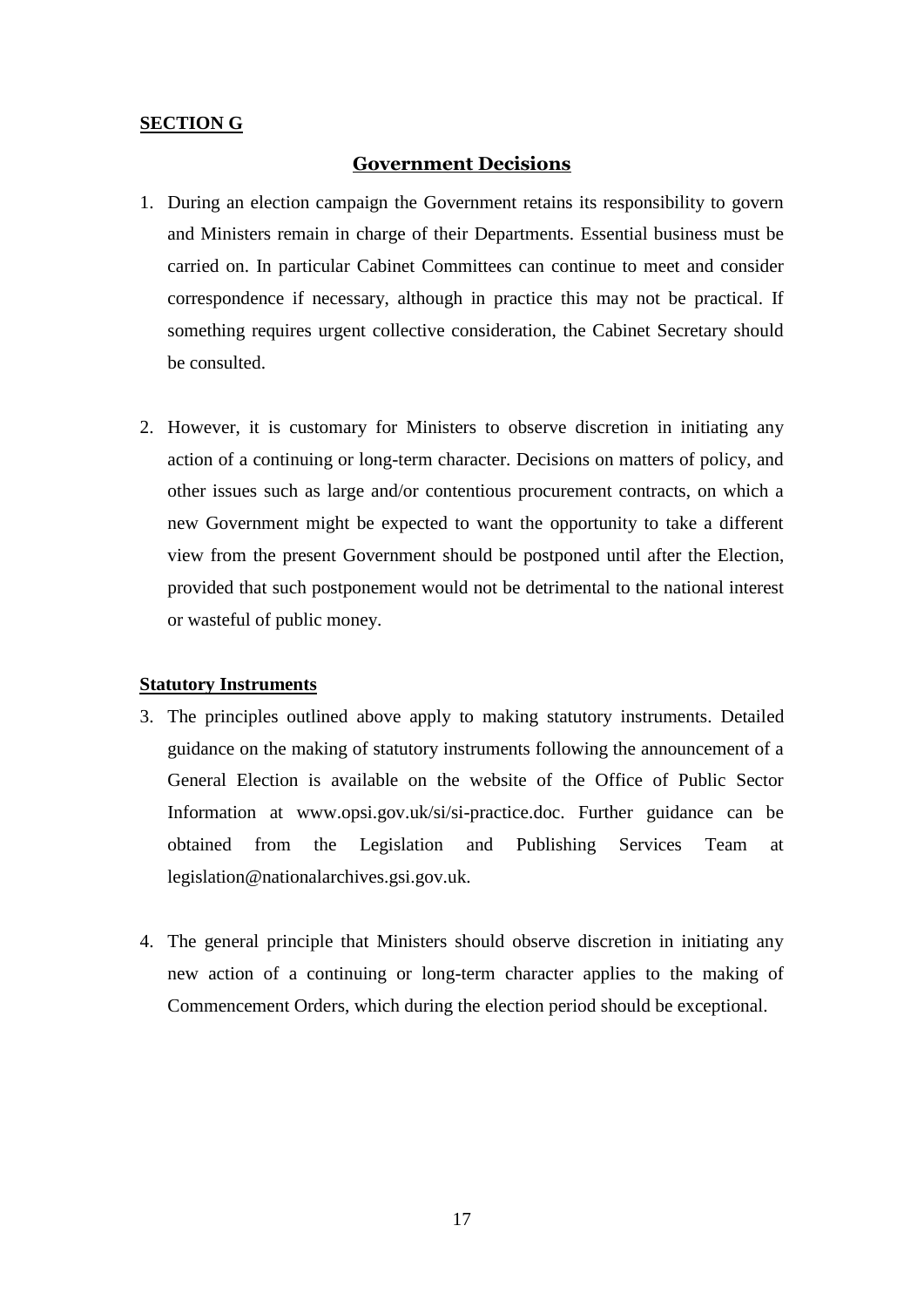#### **SECTION H**

#### **Public and Senior Civil Service Appointments**

- 1. All appointments requiring approval by the Prime Minister, and other Civil Service and public appointments likely to prove sensitive (including those where Ministers have delegated decisions to officials or other authorities), should be frozen until after the Election, except in exceptional circumstances (further detail below). This applies to appointments where a candidate has already accepted a written offer but not yet taken up their post. The individual concerned should be told that the appointment will be subject to confirmation by the new Administration after the Election.
- 2. It is recognised that this may result in the cancellation (or delay) of an appointment by the new Administration, and that the relevant Department could be vulnerable to legal action by a disappointed candidate. To reduce the risk of this, Departments might wish to:

- recommend to their Secretary of State the advisability of delaying key stages in the process, or of consulting the Opposition (eg on a short-list of candidates or a single name for final selection) where an appointment is likely to take effect just before or after an Election;

- issue a conditional letter of offer, making it clear that the formal offer of the appointment will need to be confirmed by a new Administration.

3. In cases where an appointment is due to end between Dissolution and Election Day, and no announcement has been made concerning the new appointment, it will normally be possible for the post to be left vacant or the current term extended until incoming Ministers have been able to take a decision either about re-appointment of the existing appointee or the appointment of a new person. This situation is also likely to apply to any appointments made by Letters Patent, or otherwise requiring Royal approval, since it would not be appropriate to invite Her Majesty to make a conditional appointment.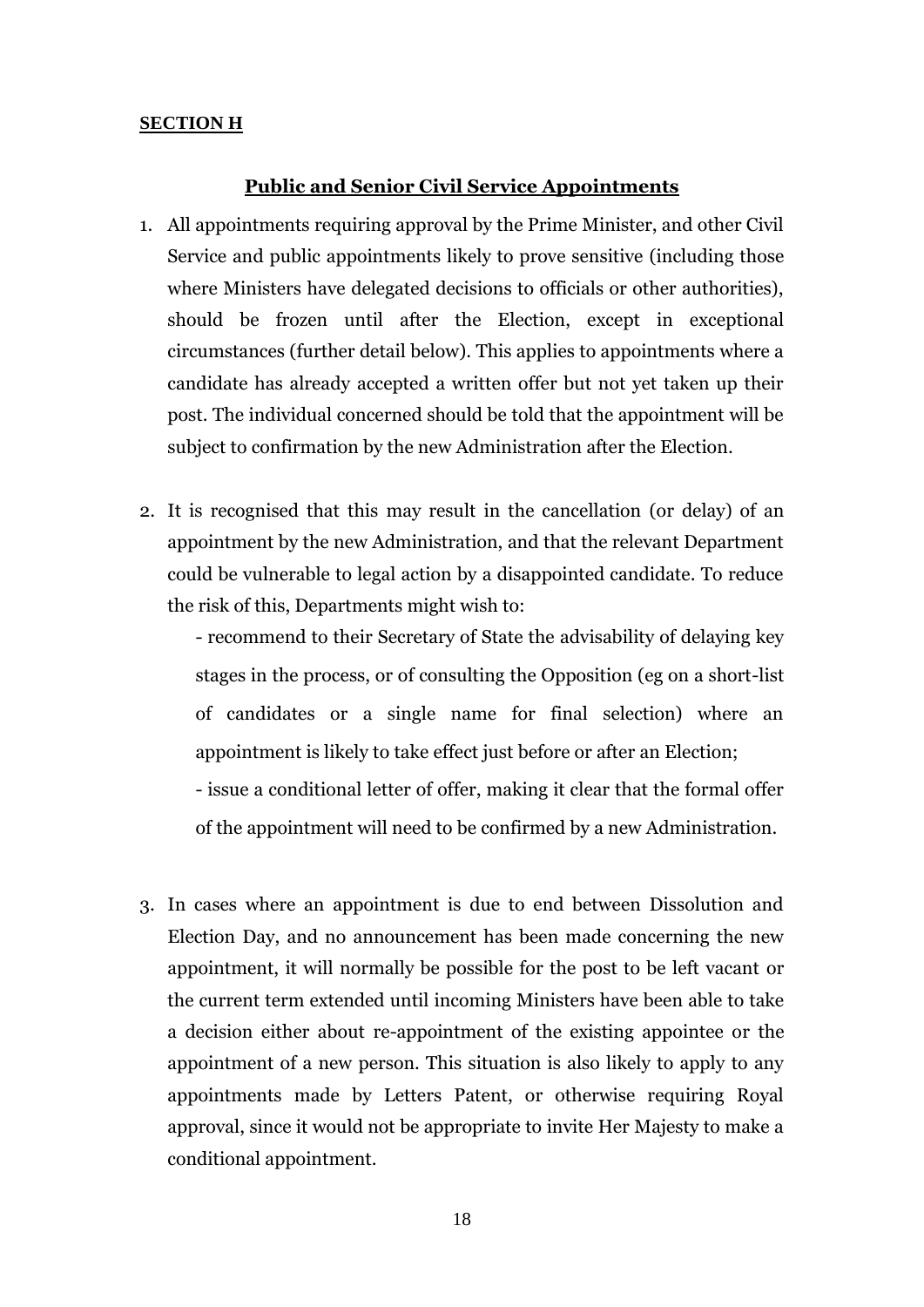- 4. In exceptional cases where it is not possible to apply these temporary arrangements and there is an essential need to make an appointment, Departments may wish to advise their Ministers about consulting the Opposition before a final decision is taken. Departments should consult the Centre for Public Appointments in the Cabinet Office (centreforpublicappointments@cabinetoffice.gov.uk)
- 5. In the case of public and Senior Civil Service appointments, Departments should delay the launch of any open competition during an Election period, to give any incoming Administration the option of deciding whether to follow the existing approach.
- 6. In those cases where an appointment is required to be made, it is acceptable, in the case of sensitive Senior Civil Service positions, to allow temporary promotion.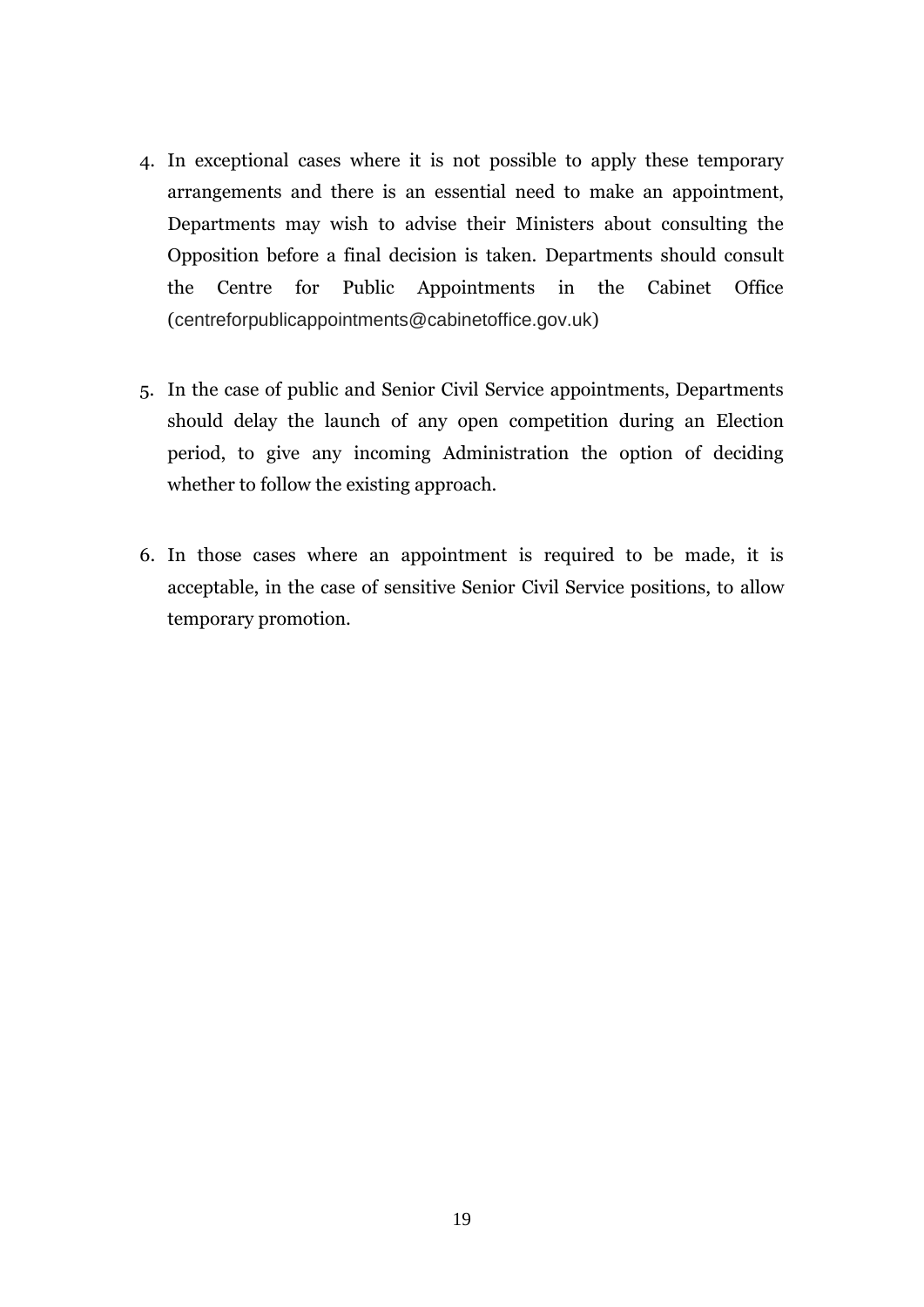#### **SECTION I**

#### **Communication Activities during a General Election**

- 1. The general principle governing communication activities during a General Election is to do everything possible to avoid competition with Parliamentary candidates for the attention of the public. In addition, it has always been recognised that special care must be taken during the course of an Election since material produced with complete impartiality which would be accepted as objective in ordinary times, may excite criticism during an Election period when feelings are running high. All communication activity should be conducted in line with Government Communication Service Propriety and Social Media Guidance.
- 2. Departmental communications staff may properly continue to discharge their normal function during the Election period, to the extent of providing factual explanation of current Government policy, statements and decisions. They must be particularly careful not to become involved in a partisan way in Election issues.
- 3. During the Election period, access to Departmental briefing systems will be restricted to permanent civil servants who will produce briefing, and answer requests for information, in line with the principles set out in Section A of the Election guidance. Any updating of lines to take should be confined to matters of fact and explanations of existing Government policy in order to avoid criticism of serving, or appearing to serve, a party political purpose.

#### **News Media**

4. In response to questions Departments should, where possible, provide factual information by reference to published material, including that on websites. Specific requests for unpublished material should be handled in accordance with the requirements of the Freedom of Information Act. Routine factual press notices may continue to be issued - for example statistics which are issued on a monthly or regular basis or drawing attention to and as necessary summarising reports of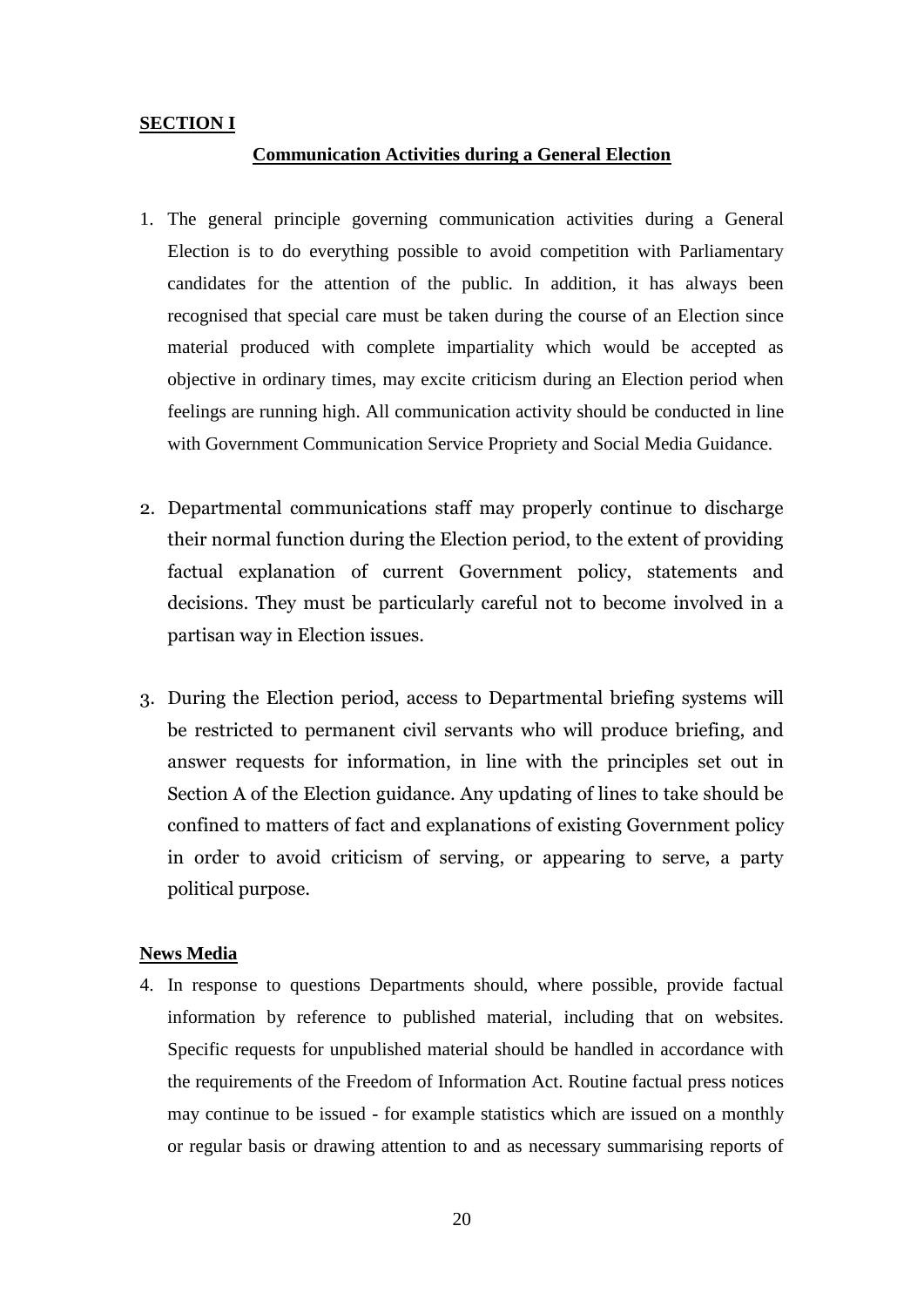publicly-owned bodies, independent committees etc which a Department is required to publish.

- 5. There would normally be no objection to issuing routine factual publications, for example, health and safety advice but these will be decided on a case by case basis taking account of the subject matter and the intended audience. A similar approach should apply to blogs and social media.
- 6. Press releases and other material normally sent to Members of Parliament should cease on the Dissolution of Parliament.
- 7. Statements which refer to the future intentions of the Government should not be handled by a Department. The proposals should be handled by the relevant Party. Where a Minister considers it necessary to hold a press conference to make clear the Government's policies on a particular subject of **immediate importance**, then his or her Department must provide facilities and give guidance. Ultimately, each case must be judged on its merits, including consideration of whether an announcement needs to be made.
- 8. The Propriety and Ethics Team in the Cabinet Office should be consulted before a Minister makes an official Ministerial announcement during the Election period.
- 9. Statements or comments referring to the policies, commitments or perceived intentions of Opposition parties should not be handled by Departments.

#### **Press Articles, Interviews, and Broadcasts by Ministers**

10. During the Election period, arrangements for newspaper articles, interviews and broadcasts by Ministers, including on-line, will normally be made on the political network. Care should be taken by communications staff in arranging any press interviews for Ministers during this period because of the possibility that such interviews would have a strong political content. They should not arrange broadcasts through official channels unless they are satisfied there is a need to do so and that the Minister is speaking in a Government, not Party, capacity.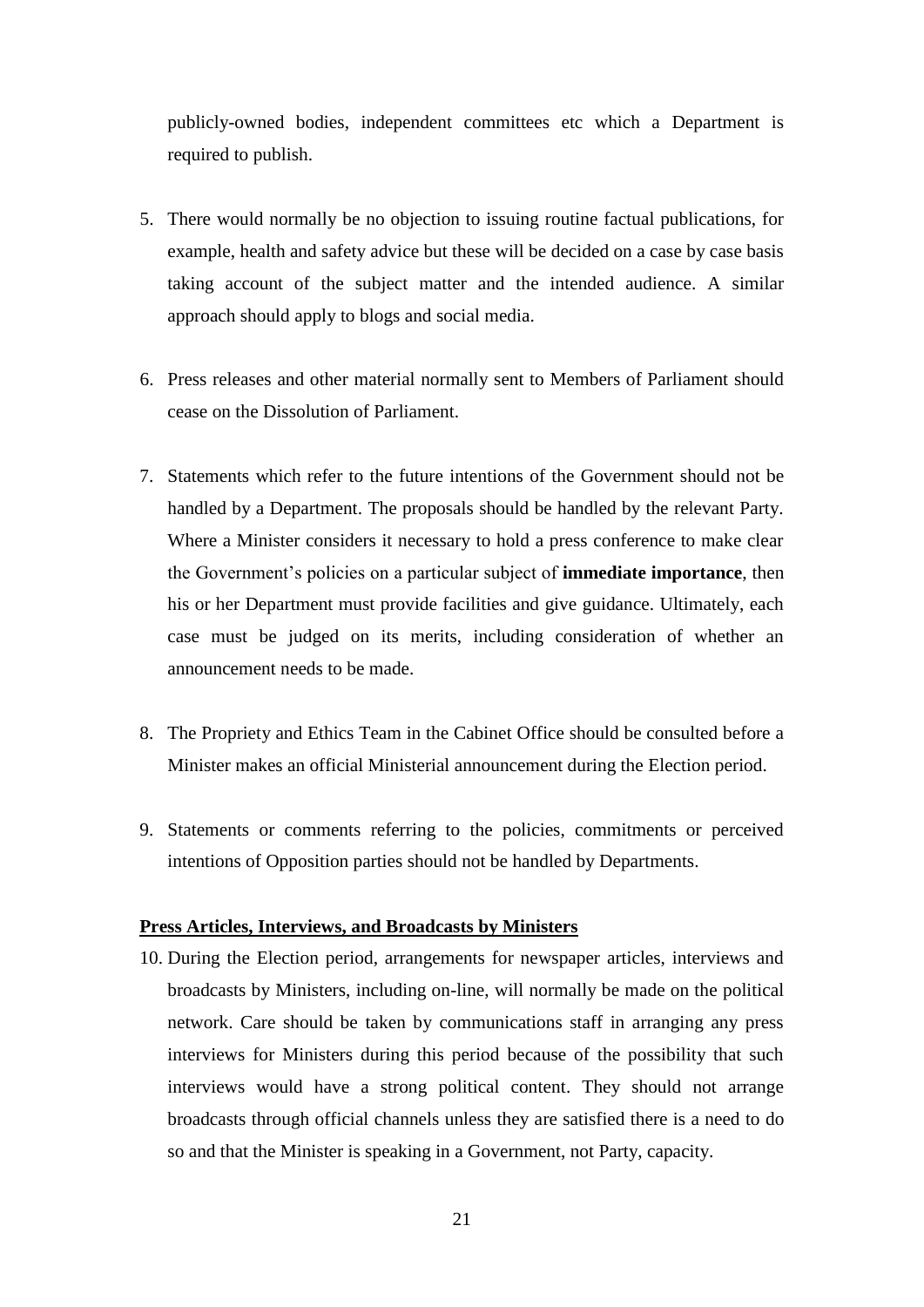#### **Paid Media**

- 11. **Exhibitions.** Official exhibitions on a contentious policy or proposal should not be kept open or opened during the Election period. Official exhibitions which form part of a privately sponsored exhibition do not have to be withdrawn unless they are contentious in which case they should be withdrawn.
- 12. **Window Displays**. Normal display of factual information on official premises may continue but promotional displays should be withdrawn or withheld.
- 13. **Films, video and photographs** from departmental libraries or sources should not be made available for use by political Parties.
- 14. **Printed material** should not normally be given any fresh distribution in the United Kingdom during the Election period, in order to avoid any competition with the flow of Election material. The effect on Departments which distribute posters and leaflets to the public is as follows:
	- a. **Posters**. The normal display of existing posters on official premises may continue but efforts should not be made to seek display elsewhere. Specific requests by employers, trade unions etc for particular posters may, however, be met in the ordinary way.
	- b. **Leaflets.** Small numbers of copies of leaflets may be issued on request to members of the public and to Parliamentary candidates. Bulk supplies should not be issued to any individuals or organisations without appropriate approval.
	- c. **Export promotion** stories for overseas use may continue to be sought but it must be made clear on each occasion that this information is needed for use abroad.
	- d. **Official "filler" films** and **radio tapes** transmitted in intervals or public service periods of TV and radio programmes may be limited in consultation with the BBC and OFCOM.
- 15. **Advertising.** New advertising campaigns will in general be postponed and running campaigns closed. However, some advertising (for example recruitment,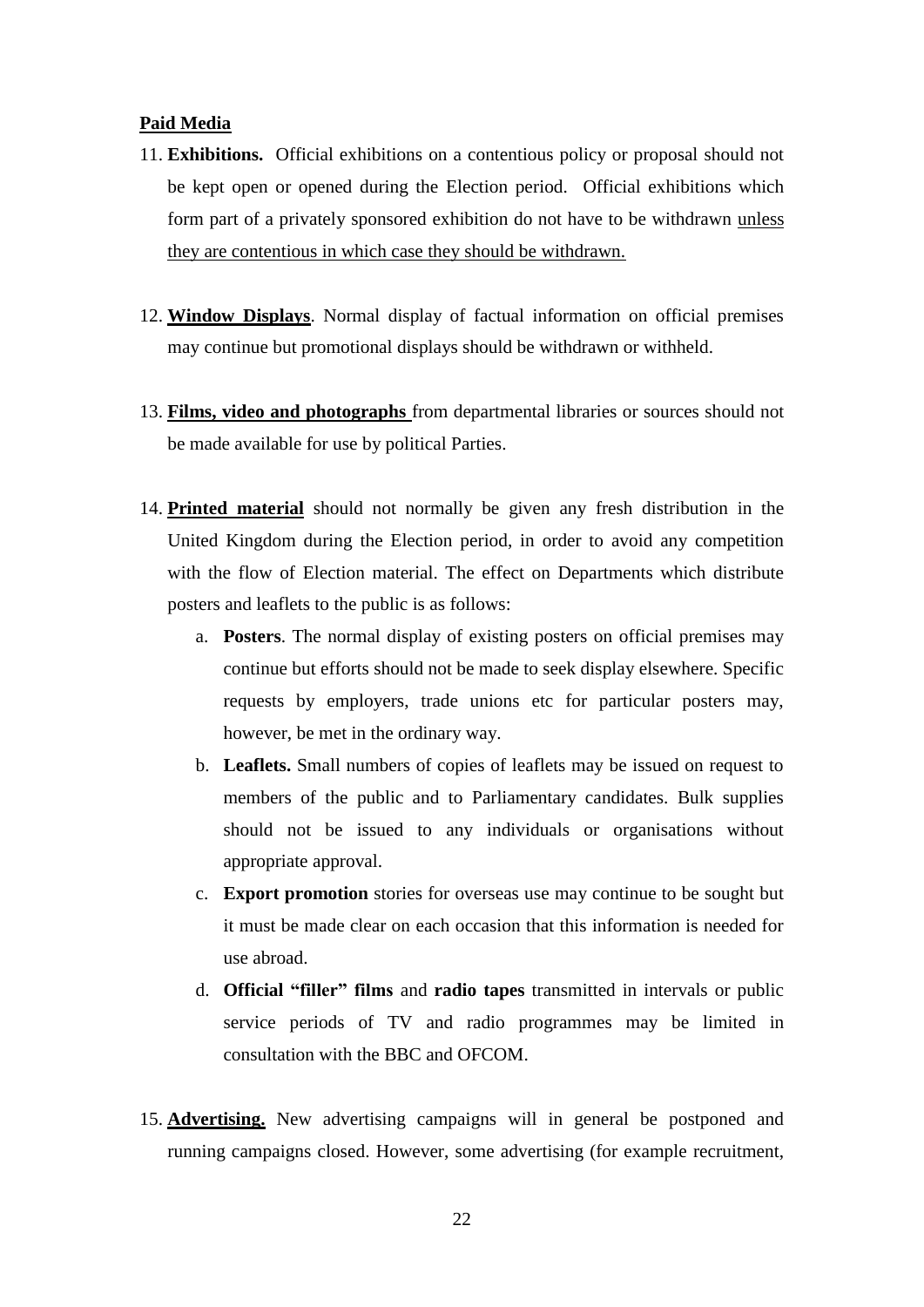health and safety) might be specifically approved by the Permanent Secretary, in consultation with Propriety and Ethics Team.

16. **Research.** Fieldwork involving interviews with the public or sections of it will be postponed or abandoned although regular, continuous and on-going statistical surveys may continue.

#### **Social Media and Digital Channels**

17. Official websites, and social media channels publish government content. They will be scrutinised closely by the news media and the political Parties during the Election period and content must be handled with great care.

#### 18. **Publishing content online:**

- a. Material that has already been published in accordance with the rules on propriety and which is part of the public domain record can stand. It may also be updated for purely factual accuracy for example, a change of address. However, while it can be referred to in handling media enquiries and signposting in response to enquiries from the public nothing should be done to draw further attention to it.
- b. Social media and blogs updating the public with essential factual information may continue (eg transport delays) but social media and blogs which comment on Government policies and proposals should not be updated for the duration of the Election period.
- c. Ministers' biographies and details of their responsibilities can remain on sites, no additions should be made. Social media profiles should not be updated during this period.
- d. Site maintenance and planned functional and technical development for existing sites can continue, but this should not involve new campaigns or extending existing campaigns.
- e. **News sections of websites and blogs** must comply with the advice on press releases. News tickers and other mechanisms, should be discontinued for the Election period.
- f. In event of an emergency, digital channels can be used as part of crisis communications activity in the normal way.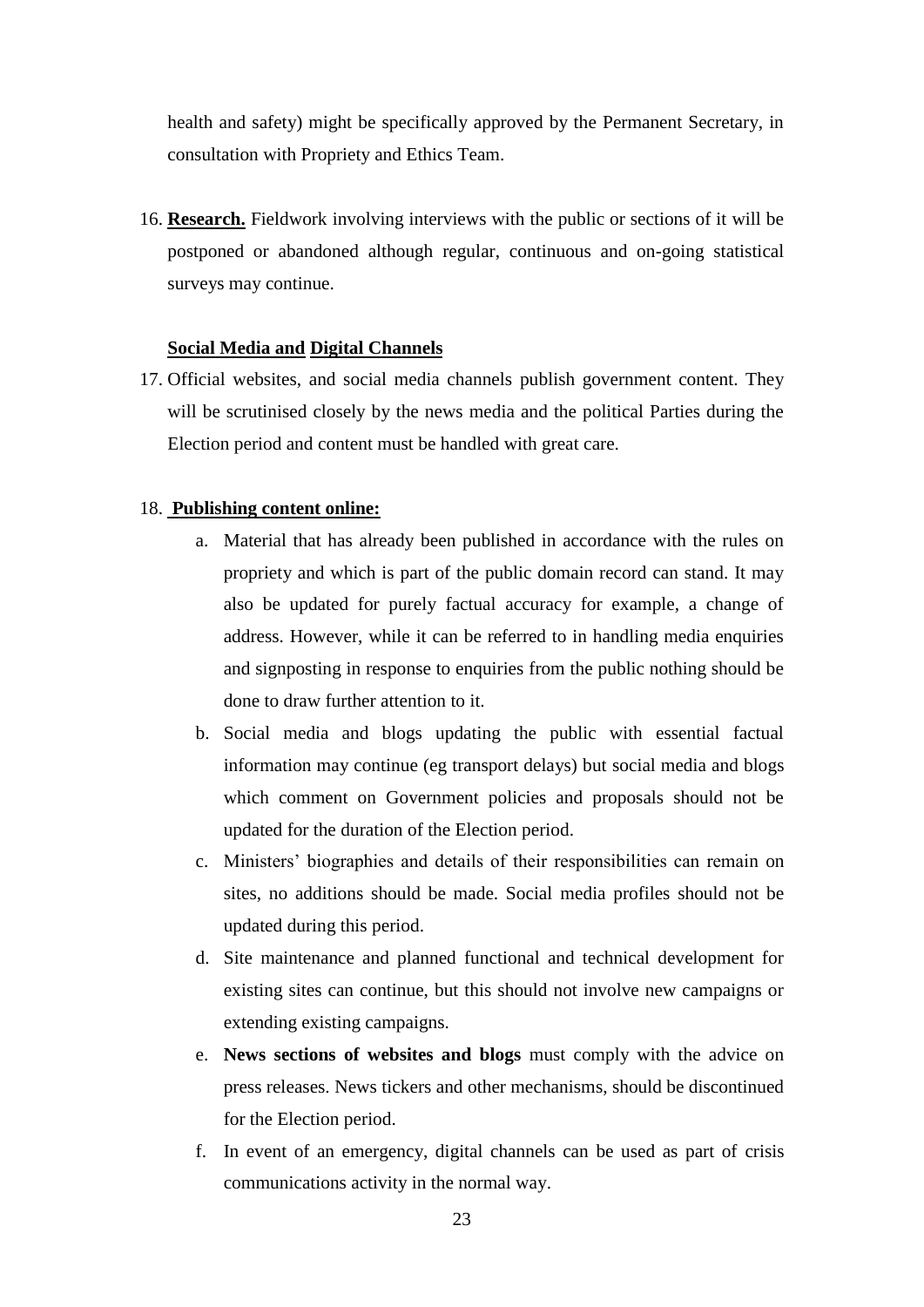#### **Further Guidance**

<span id="page-23-0"></span>19. In any case of doubt about the application of this guidance in a particular case, communications staff should consult the Director, Government Communication Service or the departmental Permanent Secretary who will liaise with Propriety and Ethics in the Cabinet Office.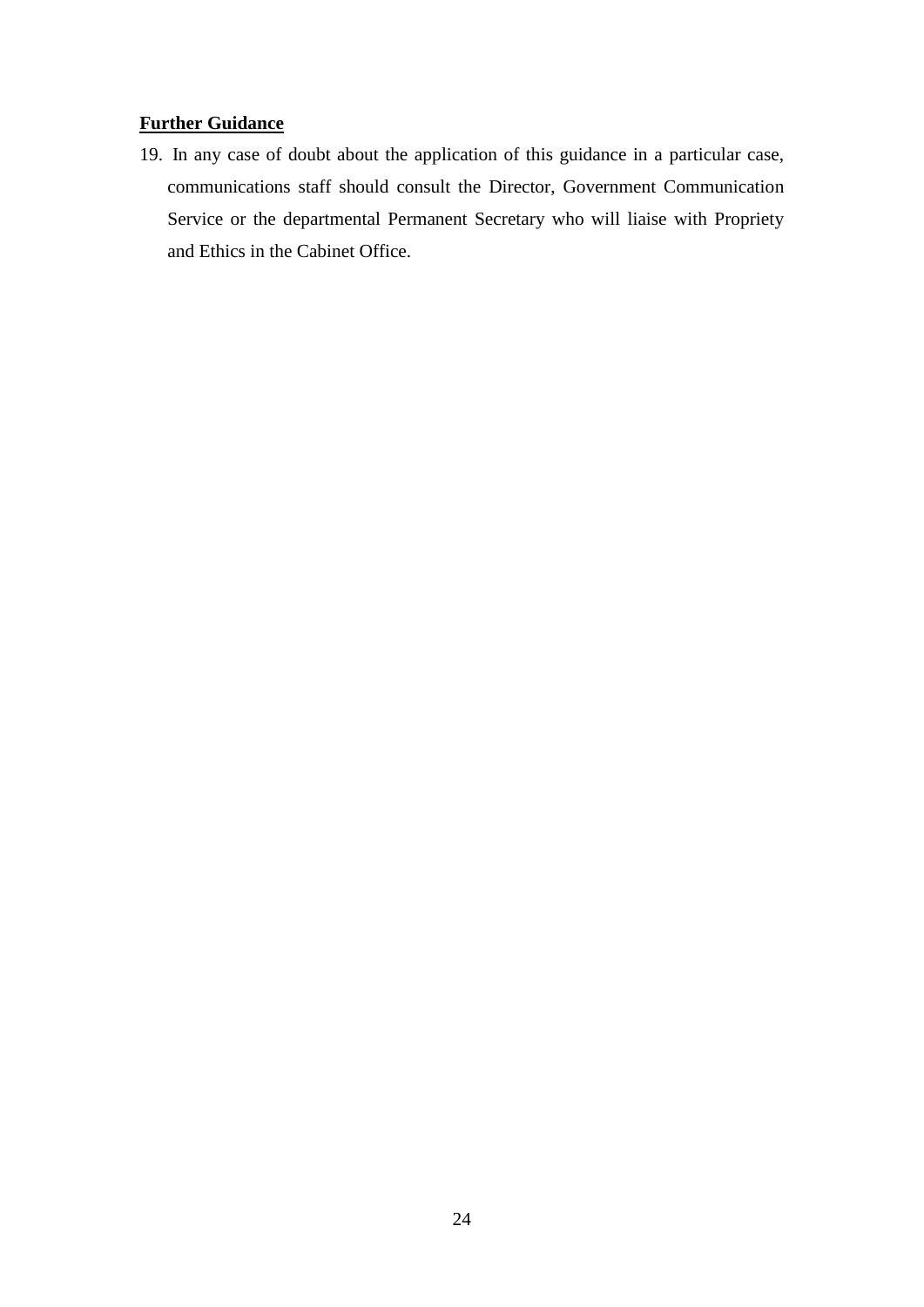#### **SECTION J**

#### **Guidance on Consultations and e-petitions during an Election period**

- 1. In general, consultations **should not** be launched during the Election period. If there are exceptional circumstances where launching a consultation is considered **essential** (for example, for safeguarding public health), permission should be sought from the Propriety and Ethics Team in the Cabinet Office (proprietyandethicstea[m@cabinetoffice.gov.uk\)](mailto:electionqueries@cabinet-office.x.gsi.gov.uk).
- 2. If a consultation is ongoing at the time Parliament dissolves, it should continue as normal. However, Departments should not take any steps during an election period that will compete with Parliamentary candidates for the public's attention. This effectively means a ban on publicity for those consultations that are still in process.
- 3. As these restrictions may be detrimental to a consultation, departments are advised to decide on steps to make up for that deficiency while strictly observing the guidance. That can be done, for example, by:
	- o prolonging the consultation period; and
	- o putting out extra publicity for the consultation after the Election in order to revive interest (following consultation with any new Minister).
- 4. Some consultations, for instance those aimed solely at professional groups, and which carry no publicity, will not have the impact of those where a very public and wide-ranging consultation is required. Departments need, therefore, to take into account the circumstances of each consultation. Some may need no remedial action – but this is a practical rather than propriety question so long as Departments observe the broader guidance here.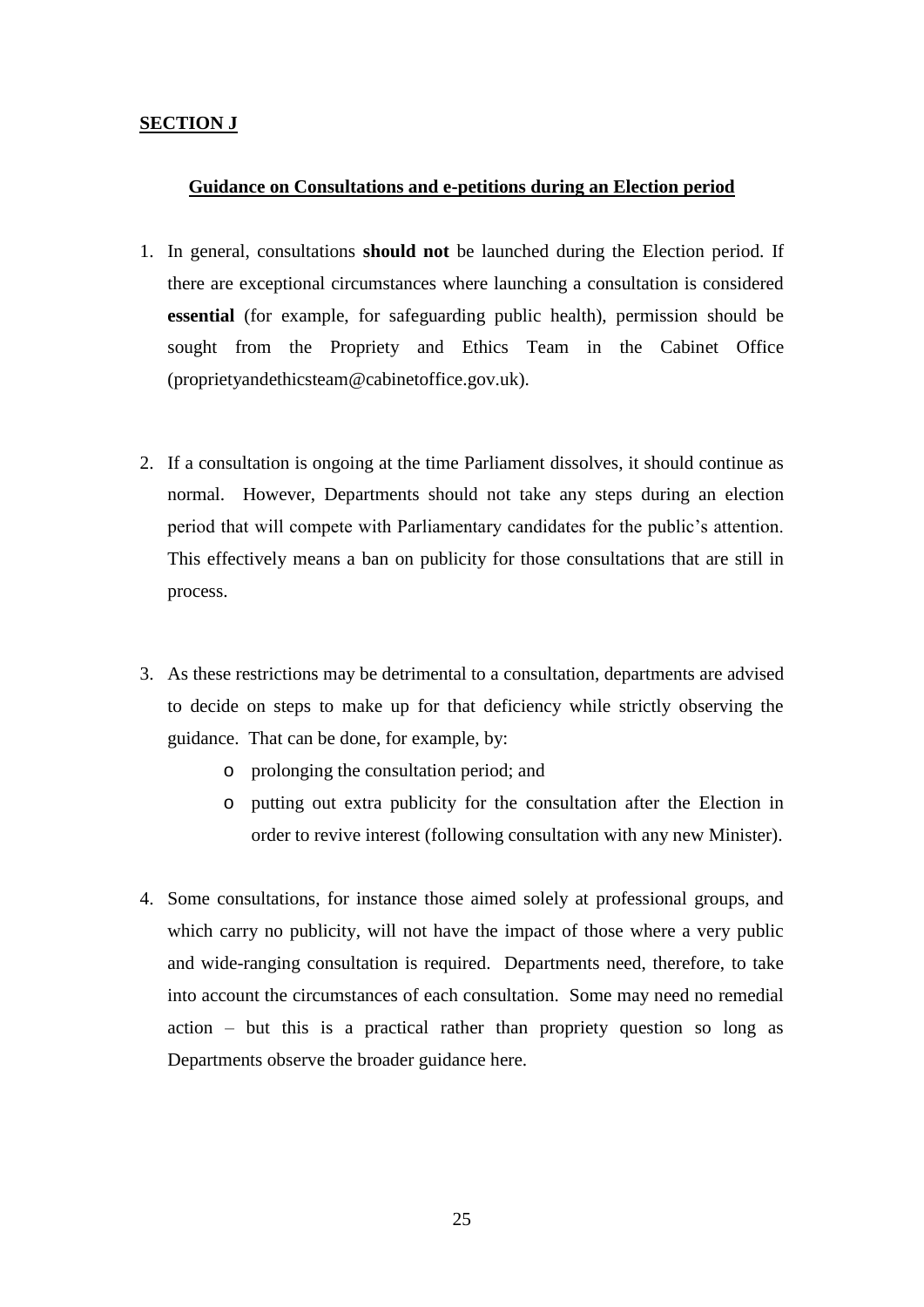- 5. During the Election period, Departments may continue to receive and analyse responses with a view to putting proposals to the incoming Government but they should not make any statement or generate publicity during this period.
- 6. The same principles apply to the Number 10 e-petitions website. During the Election period, no new e-petitions will be able to be created nor will current epetitions be available for further signature.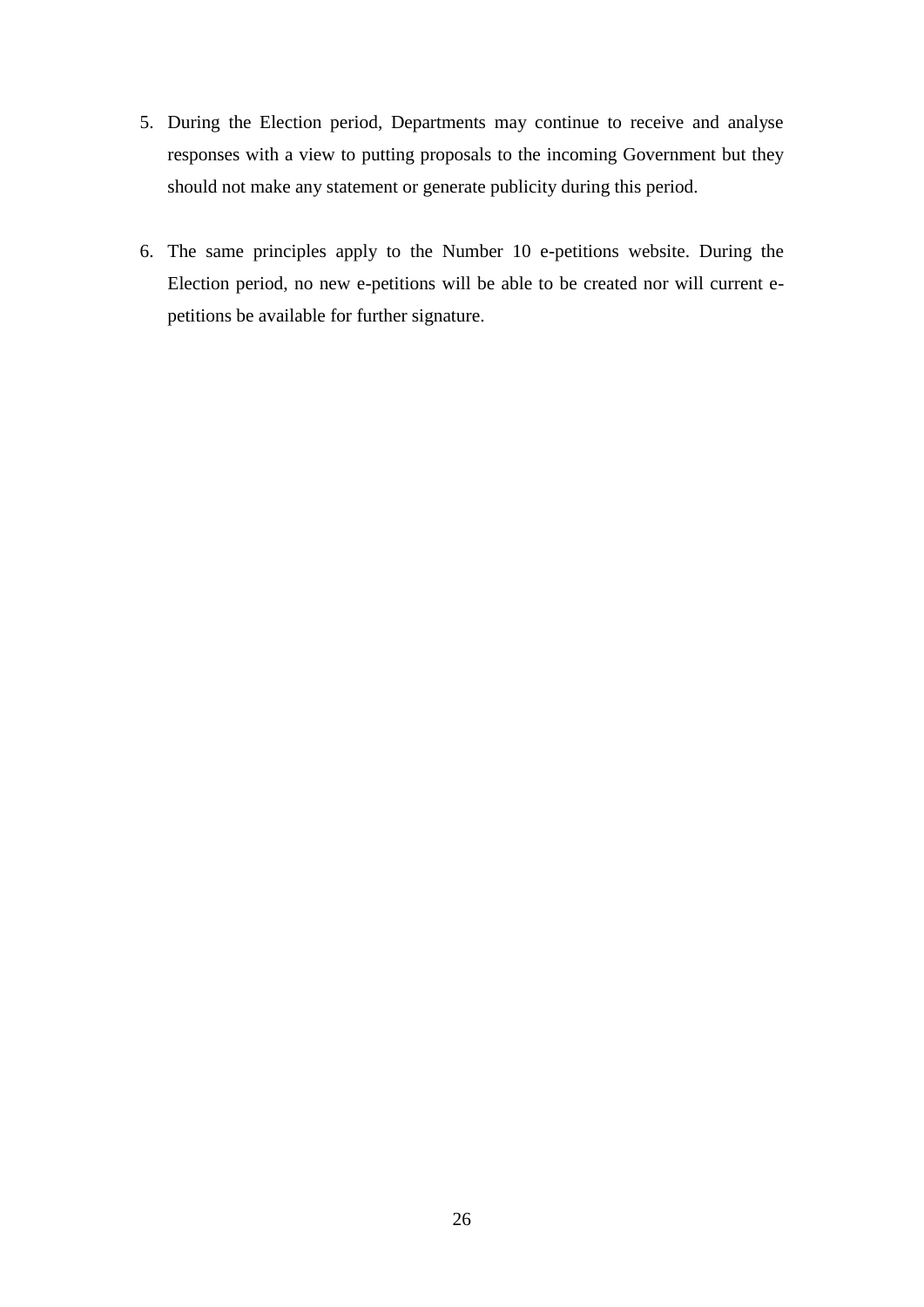#### <span id="page-26-0"></span>**SECTION K**

#### **Statistical Activities during a General Election**

- 1. This note gives guidance on the conduct of statistical activities across government during a General Election period.<sup>1</sup> The same principles apply to social research and other Government analytical services.
- 2. Under the terms of the Statistics and Registration Service Act 2007, The UK Statistics Authority, headed by the National Statistician, is responsible for promoting and safeguarding the integrity of official statistics. It should be consulted in any cases of doubt about the application of this guidance.

#### **Key Principles**

1

3. Statistical activities should continue to be conducted in accordance with the Code of Practice for Official Statistics and the UK Government's Pre-release Access to Official Statistics Order 2008, taking great care, in each case, to avoid competition with Parliamentary candidates for the attention of the public.

#### **Statistical publications, releases, etc**

- 4. The greatest care must continue to be taken to ensure that information is presented impartially and objectively.
- 5. Regular pre-announced statistical releases (e.g. press notices, bulletins, publications or electronic releases) will continue to be issued and published. Any other ad hoc statistical releases should be released only in exceptional circumstances and with the approval of the National Statistician, consulting with the Propriety and Ethics Team in the Cabinet Office where appropriate. Where a pre-announcement has specified that the information would be released during a specified period (e.g. a week, or longer time period), but did not specify a precise day, releases should not be published within the Election period.

<sup>&</sup>lt;sup>1</sup> This includes Departments and their Agencies and other relevant public bodies including all public bodies deemed to be producers of official statistics by dint of an Order in Parliament.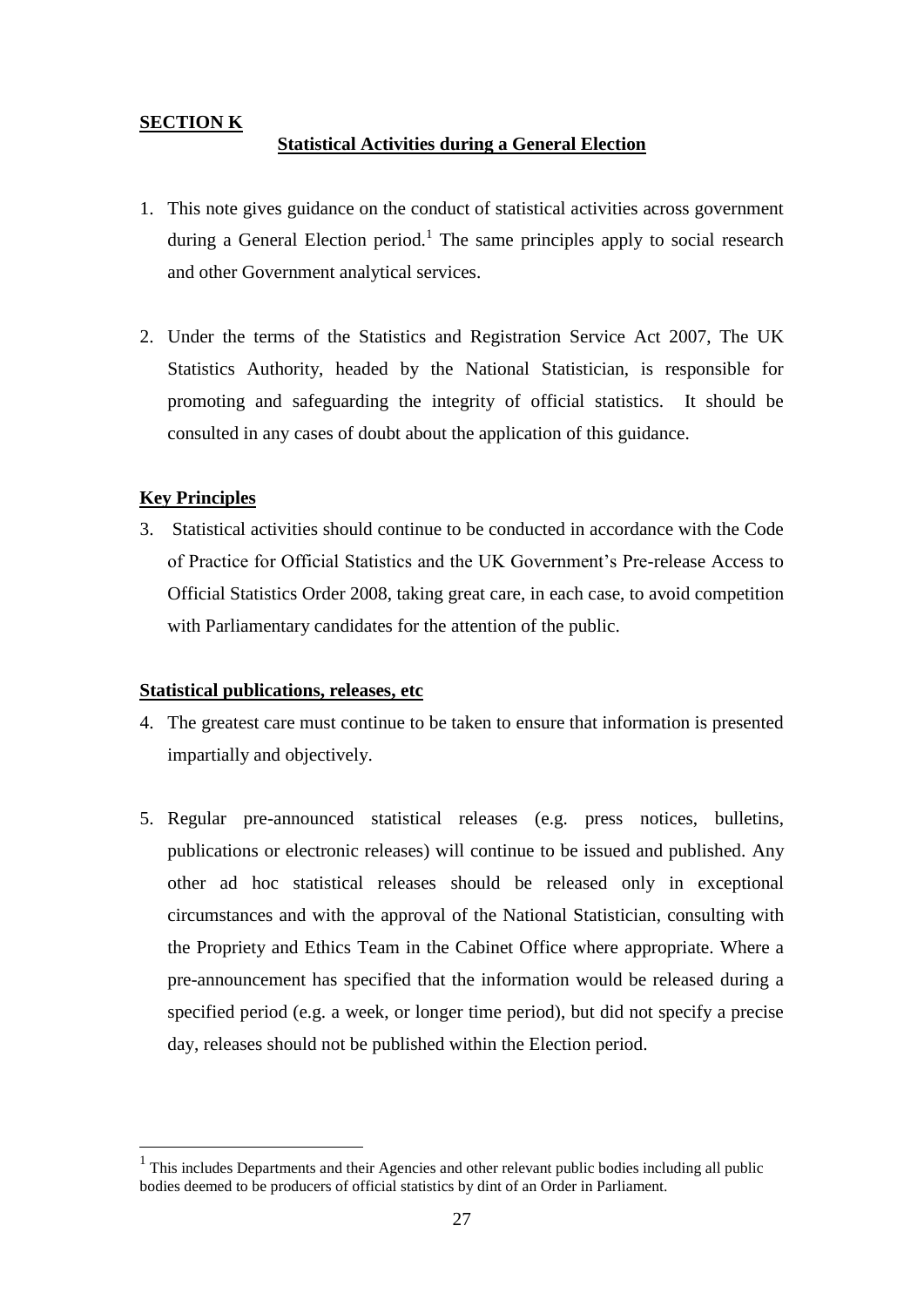#### **Requests for information**

6. Any requests for unpublished statistics, including from Election candidates, should be handled in an even-handed manner, in accordance with the Freedom of Information Act. Guidance on handling FOI requests can be found in Section A.

#### **Commentary and Briefing**

- 7. Special care must be taken in producing commentary for inclusion in announcements of statistical publications issued during the Election period. Commentary which would be accepted as impartial and objective analysis or interpretation at ordinary times, may attract criticism during an Election. Commentary by civil servants should be restricted to the most basic factual clarification during this period. Ultimately the content of the announcement is left to the discretion of the departmental Head of Profession, seeking advice from the National Statistician as appropriate.
- 8. Pre-Election arrangements for statistics, whereby pre-release access for briefing purposes is given to Ministers or Chief Executives (and their appropriate briefing officials) who have policy responsibility for a subject-area covered by a particular release, should continue - in accordance with the principles embodied in the UK Government's Pre-release Access to Official Statistics Order 2008*.*
- 9. In general, during this period, civil servants involved in the production of official statistics will not provide face to face briefing to Ministers. Only if there is a vital operational need for information, (e.g. an out of the ordinary occurrence of market sensitive results with significant implications for the economy, or some new management figures with major implications for the running of public services), should such briefing be provided. Any such briefing should be approved by the National Statistician.
- 10. Requests for advice on the interpretation or analysis of statistics should be handled with care, and in accordance with the guidance in paragraphs 6 and 7.
- 11. Requests for factual guidance on methodology should continue to be met.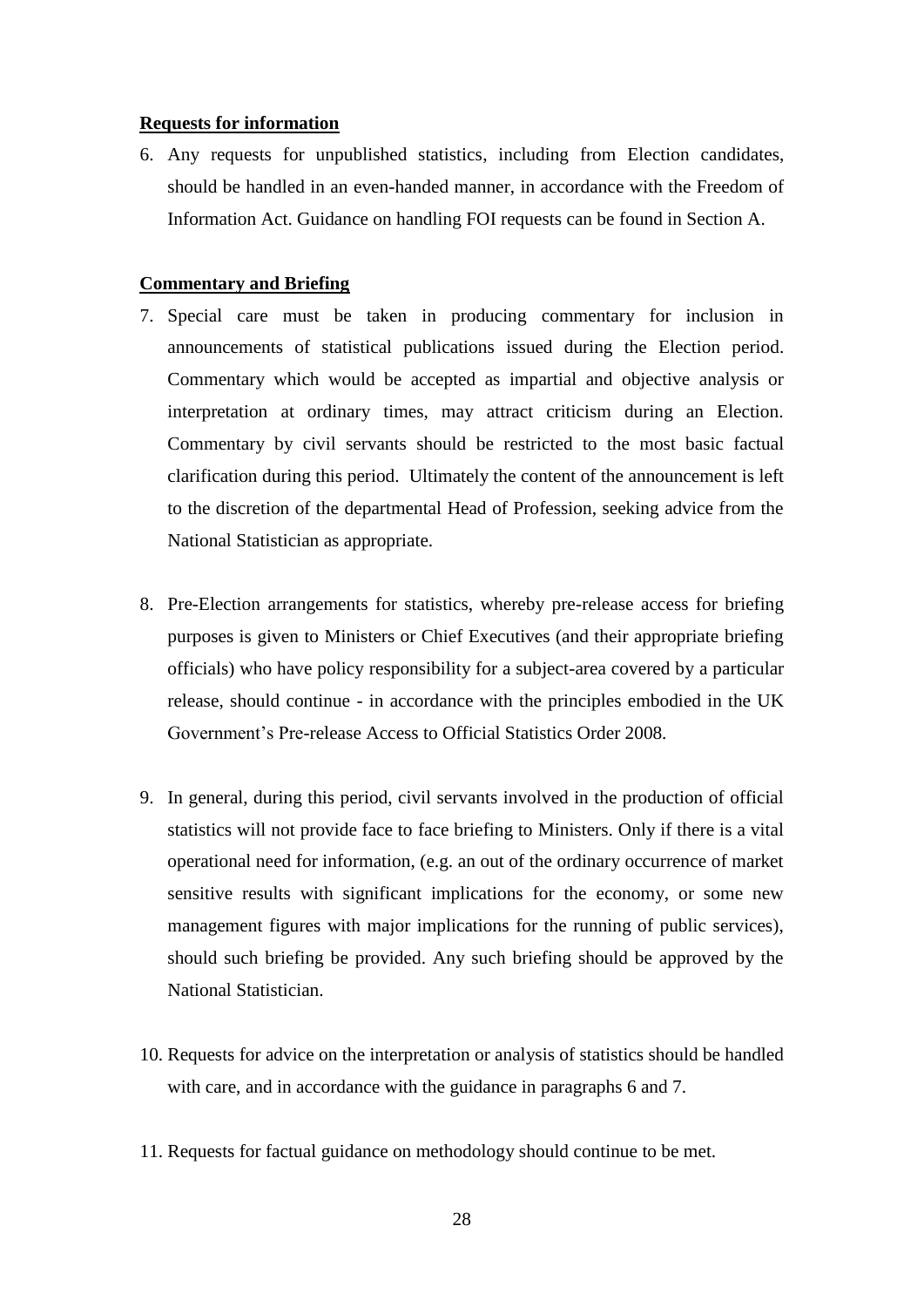12. Requests for small numbers of copies of leaflets, background papers or free publications which were available before the Election period may continue to be met but no bulk issues to individuals or organisations should be made without appropriate approval. Regular mailings of statistical bulletins to customers on existing mailing lists may continue.

### **Censuses, Surveys and other forms of quantitative or qualitative research enquiry**

13. Regular, continuous and on-going censuses and surveys of individuals, households, businesses or other organisations may continue. Ad hoc surveys and other forms of research which are directly related to and in support of a continuing statistical series may also continue. Ad hoc surveys that may give rise to controversy or be related to an Election issue should be postponed or abandoned.

#### **Consultations**

14. Statistical consultations which are on-going at the point at which Parliament dissolves should continue as normal, but any publicity for such consultations should cease. New public consultations, even if pre-announced, should not be launched but should be delayed until after the result of the Election is officially declared.

#### **Further Advice**

15. If officials working on statistics in any area across government are unsure about any matters relating to their work during the Election period, they should seek the advice of their Head of Profession in the first instance. Heads of Profession should consult the National Statistician in any cases of doubt. (The Office of the National Statistician can be contacted via Joseph Moore on 020 7592 8627). Queries relating to social research, or other analytical services should similarly be referred to the Departmental lead and Permanent Secretary's office in the first instance. Further advice can be sought from the Propriety  $\&$  Ethics team in the Cabinet Office.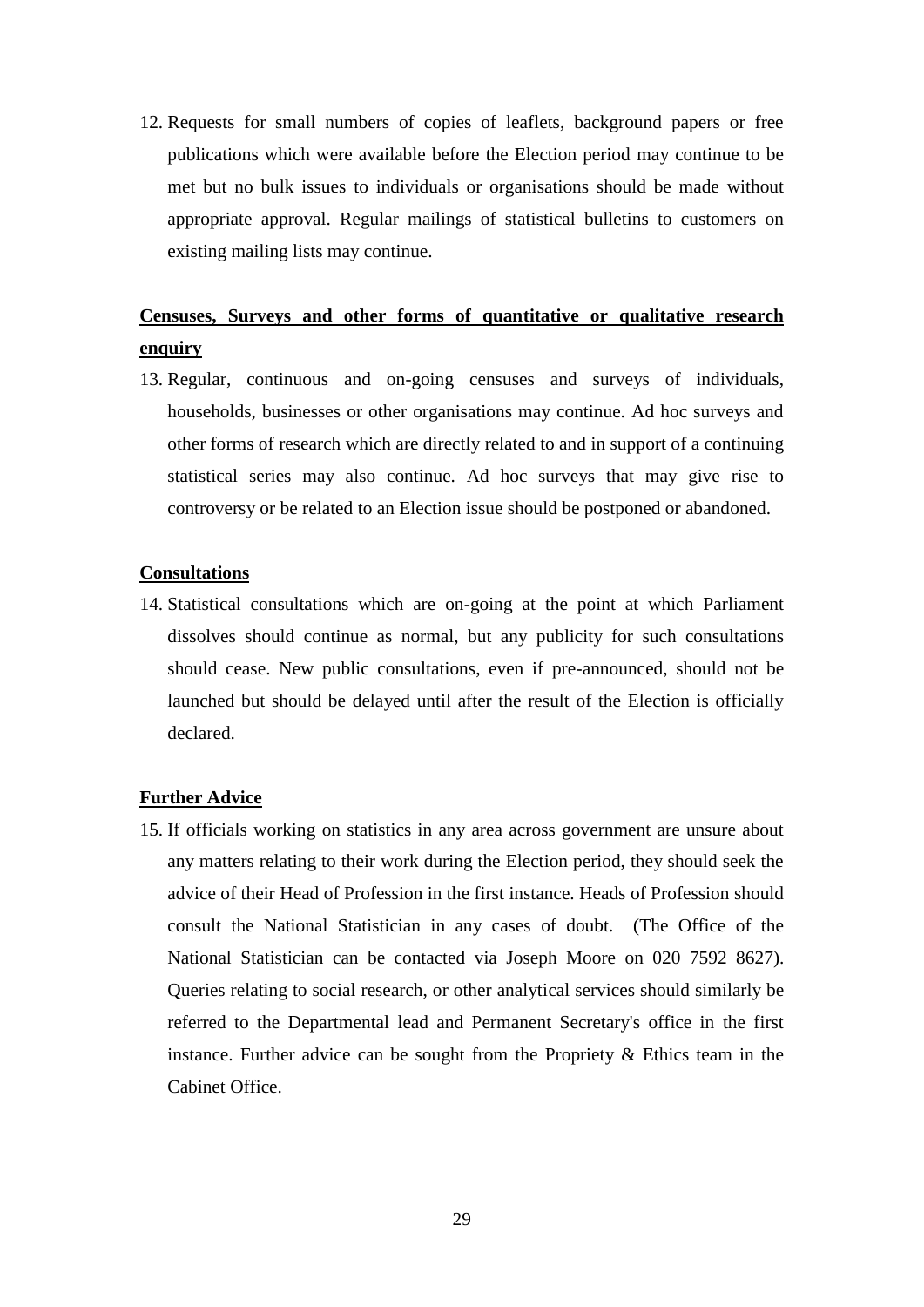#### <span id="page-29-0"></span>**SECTION L**

#### **Use of Government Property**

- 1. Neither Ministers, nor any other Parliamentary candidates, should involve Government establishments in the General Election campaign by visiting them for electioneering purposes.
- 2. In the case of NHS property, decisions are for the relevant NHS Trust but should visits be permitted to, for example, hospitals, the Department of Health advise that there should be no disruption to services and the same facilities should be offered to other candidates. In any case, it is advised that Election meetings should **not** be permitted on NHS premises.
- 3. Decisions on the use of other public sector and related property must be taken by those legally responsible for the premises concerned - for example, for schools, the Governors or the Local Education Authority or Trust Board, and so on. If those concerned consult Departments, they should be told that the decision is left to them but that they will be expected to treat the candidates of all Parties in an even handed way, and that there should be no disruption to services.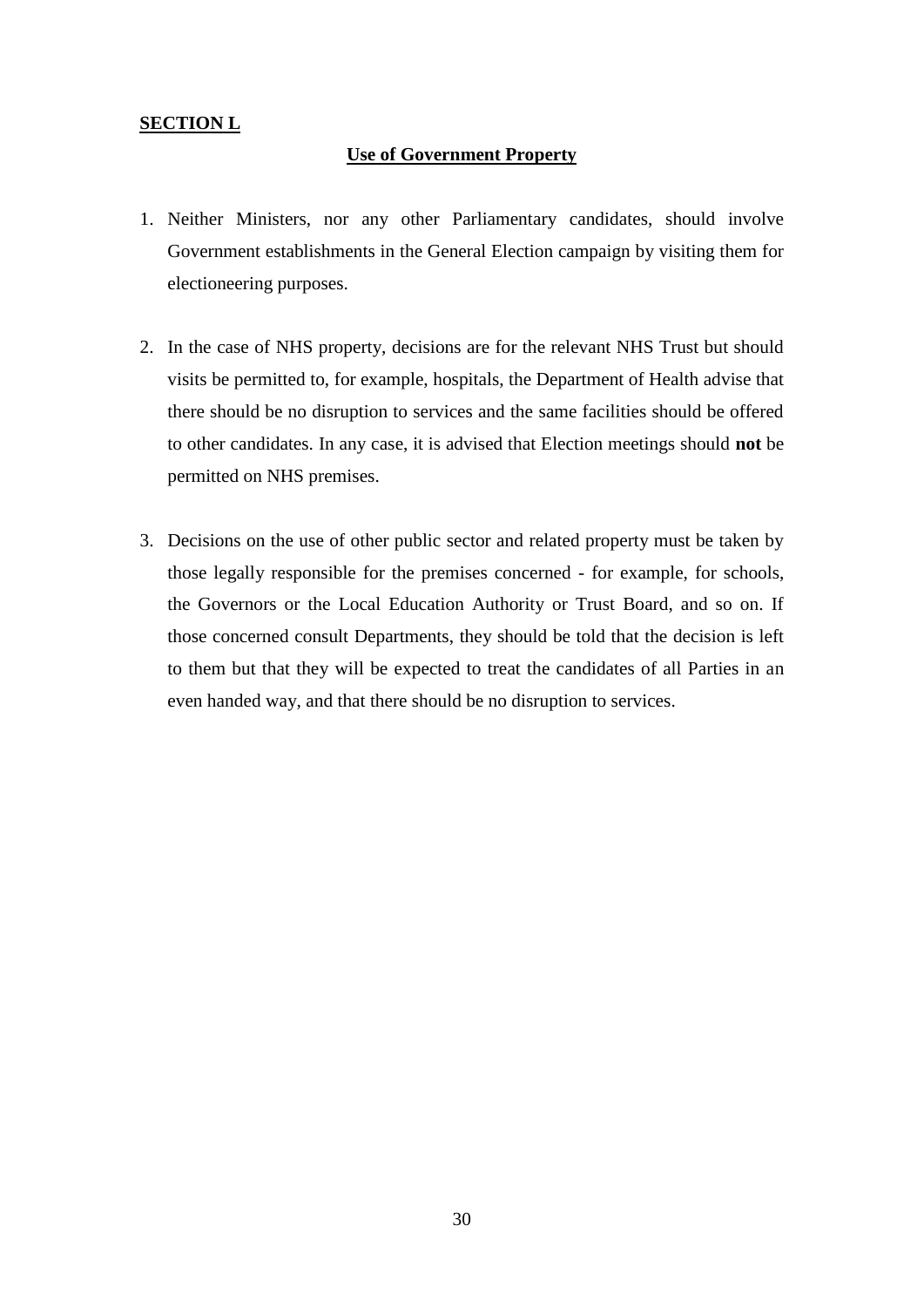#### <span id="page-30-0"></span>**SECTION M**

#### **European Union and International Business**

- 1. This guidance specifically addresses European Union business, but the same principles will also apply to the conduct of international business.
- 2. EU and international business will continue as normal during the period of the General Election. For example, Ministers will be entitled to attend meetings of the Council of Ministers of the European Union and to pursue government policy, e.g. in engaging with European and other key international institutions and their member states. But they should observe discretion on new initiatives and before stating new positions or making new commitments.
- 3. Separate guidance on the scrutiny of European documents during and following an Election period is available from the European and Global Issues Secretariat of the Cabinet Office EGISelectionqueries@cabinetoffice.gov.uk.

#### **Council meetings**

- 4. It is important that Ministers attend meetings of the Council in person wherever possible.
- 5. The devolved legislatures are not dissolved. Their business continues largely as normal.
- 6. Decisions on Ministerial attendance and representation at Council meetings will continue to be taken on a case by case basis by the lead UK Minister. For EU Council of Ministers meetings this will be in line with the arrangements outlined in the Memorandum of Understanding and the EU Concordat.
- 7. When Ministers speak at Council meetings, they are fully entitled to pursue existing UK Government policies. We should expect business to be conducted broadly as normal, although there may be cases where Ministers decide that, in view of the Election, we should try to get items or votes postponed on particularly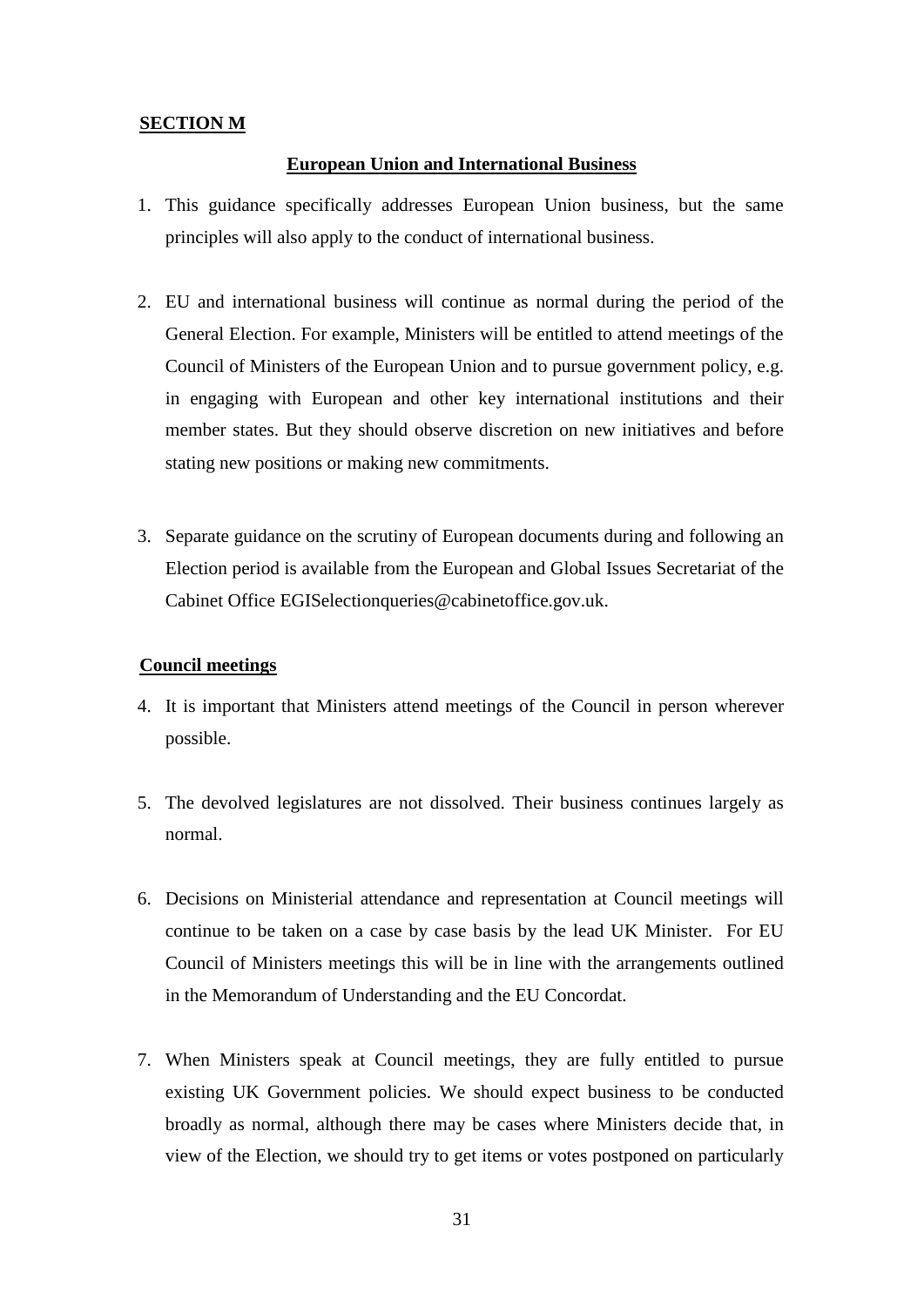sensitive issues. All Ministers, whether from the UK Government or the Devolved Administrations, should avoid exploiting Council engagements for electoral purposes.

8. Where a Minister is unable to attend a Council meeting, the UK may be represented by a senior official. In this case, where an item is likely to be pressed to a decision (a legislative decision, or some other form of commitment, e.g. a resolution, conclusions), officials should engage in negotiations and vote in line with the cleared UK position and in line with a detailed brief cleared by the lead UK Minister. Officials should engage actively where there will be a general discussion or orientation debate, but should seek to avoid taking high profile decisions on issues of domestic political sensitivity. If decisions fall to be taken at a Council which risk being controversial between the UK political parties, Departments should consult their Permanent Secretary about the line to follow who may in turn wish to consult the Cabinet Office.

#### **The Justice and Home Affairs Opt-In**

9. Some decisions under the UK's opt-in for measures in the field of Justice and Home Affairs (JHA) will need to be made during this period. Separate advice on JHA opt-in decisions is available from the European and Global Issues Secretariat. Departments should work closely with UKRep and EGIS to discuss individual cases and should allow good time for clearance via the European Affairs Committee. Please see below for the revised arrangements on parliamentary scrutiny.

#### **Ministerial Correspondence**

10. The reduced availability of Ministers during the Election period means that for purely practical reasons it will be better to avoid Ministerial correspondence if possible. But there may be an unavoidable need for Ministerial correspondence in certain cases. This may arise, for example, through the need for officials to have sufficiently clear negotiating instructions in advance of a Council meeting, for a decision on the application of the JHA opt-in, in accordance with the time lines set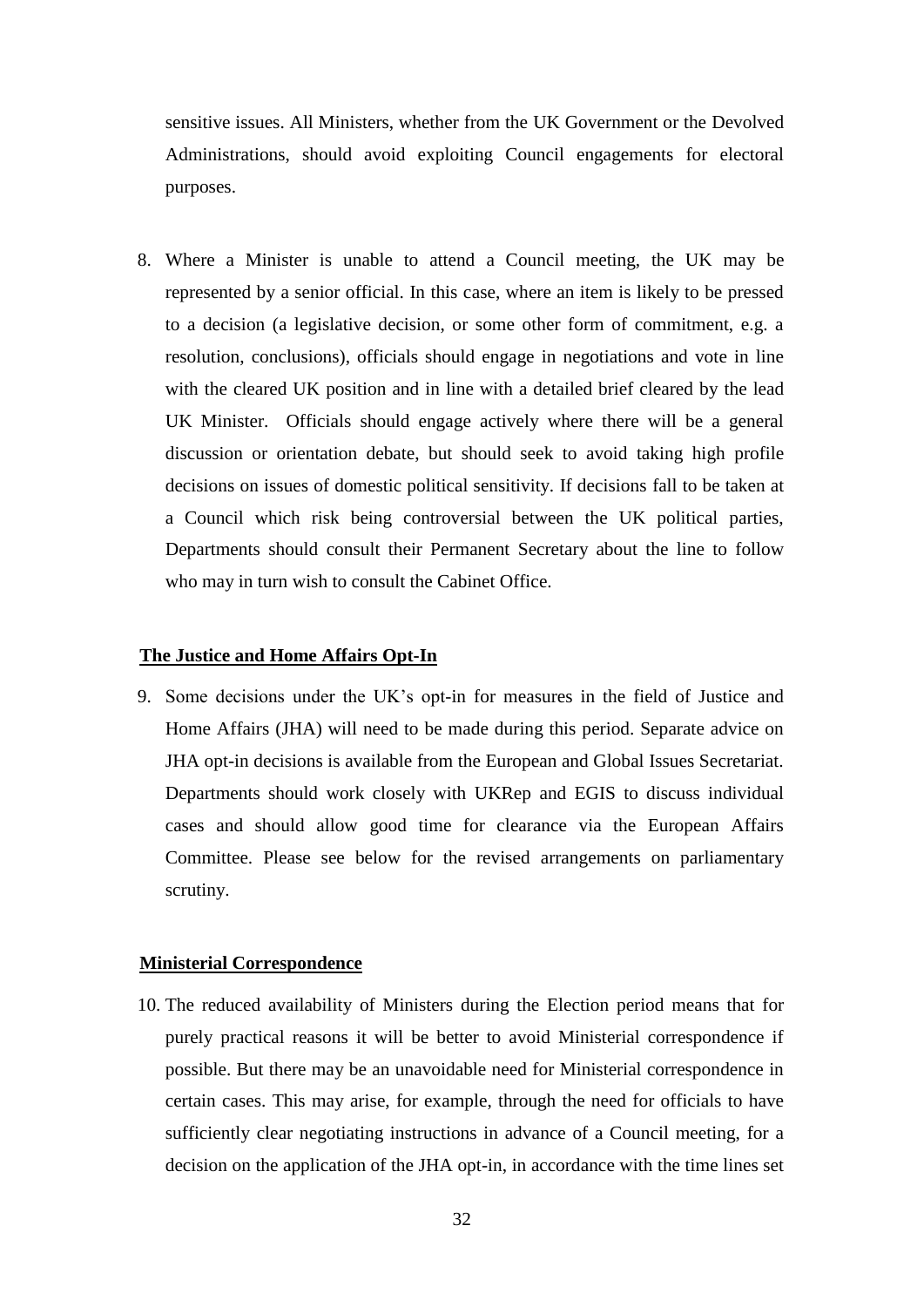out in the JHA Protocol, or as a result of the agreed UK position coming under pressure in the closing stages of negotiation. The need for collective agreement should not be overlooked and the Cabinet Secretary consulted as necessary. Cabinet Office meetings at official level may be a sensible pre-curser to Ministerial correspondence. Under the appropriate guidance, it is always open to Private Secretaries to sign off letters which have been approved by their Ministers.

#### **European Parliament**

- 11. Whitehall departments should continue to provide factual written briefing to all UK MEPs on Commission and other proposals as well as on legislative items before the European Parliament. This may also apply to non-legislative resolutions on which MEPs are voting. Officials, particularly those in UKRep, should respond to any factual enquiries (including oral) from MEPs on such matters. It may also be approprate for officials to offer oral and/or written briefing to MEPs on specific issues on the Parliament's agenda where there are major UK interests ar stake. This must obviously be done in a non-partisan manner, and be offered to individual or small groups of MEPs on the basis that they have a particular interest in the issue and not because they belong to a particular political party.
- 12. This guidance is subject to the existing FCO guidance on contacts with MEPs from extremist or racist parties.

#### **Lobbying of the Commission and other Member States**

13. Similar considerations should be borne in mind in any bilateral lobbying at official level of the Commission or other members states. UKRep must always be informed of any intention to lobby the Commission at Ministerial or official level, and be given the opportunity to accompany lobbying calls.

#### **Appointments to the EU Institutions**

14. The UK should not make nominations or put forward candidates for senior appointments in the European or international institutions until after the Election. It remains possible to make nominations or put forward candidates for other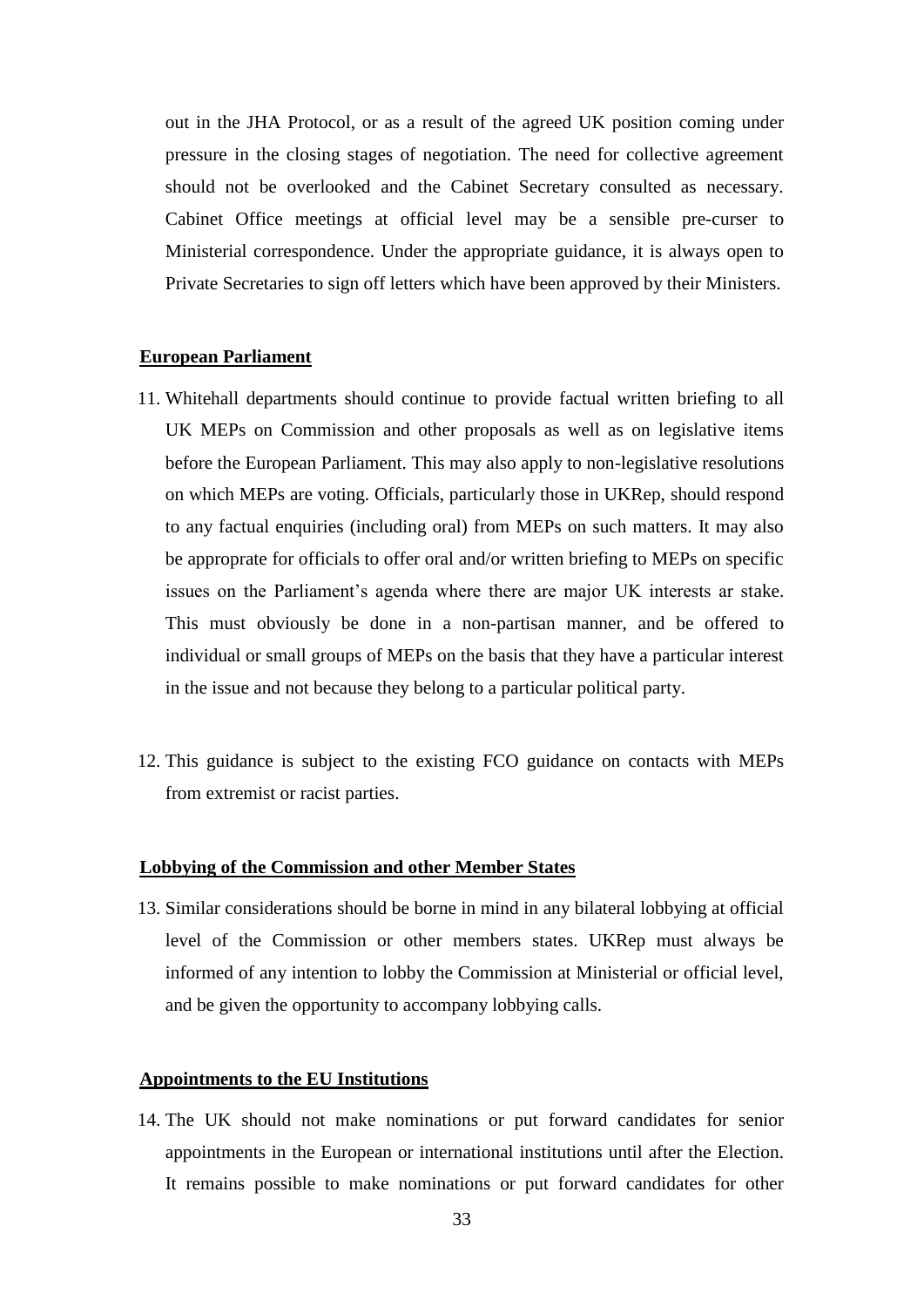positions. Departments should consult their Permanent Secretary on appointments which risk being controversial between the UK political parties, who may in turn wish to consult the Cabinet Office.

#### **Consultation on Commission proposals**

15. It is in order for Departments to proceed with consulting interested groups in the UK on proposals put forward by the Commission if it is essential to do so and provided that such consultations are of a routine nature, are carried out in a nonpartisan manner, and are not likely to become issues in the domestic electoral debate.

#### **Relations with the Press**

- 16. Departmental Communication staff may properly continue to discharge during the Election period their normal function only to the extent of providing factual explanation of current Government policy, statements and decisions. They must be particularly careful not to be come involved in a partisan way in Election issues.
- 17. It will continue to be appropriate for UKRep to give non-attributable press briefing before Councils, provided this is done in a factual and low key way. Ministers attending Councils will no doubt wish to brief the press afterwards in the normal manner. But where officials attend Councils in place of Ministers, they should be particularly circumspect in responding to the press on any decision or discussion in the Council which could be regarded as touching on matters of domestic political sensitivity. If Departments wish to issue press notices following Council meetings on the discussions or decisions that took place, they should be essentially factual. Any comment, especially on items of domestic sensitivity, should be made by Ministers. In doing so, consideration will need to be given as to whether such comment should be handled by the Department or the Party.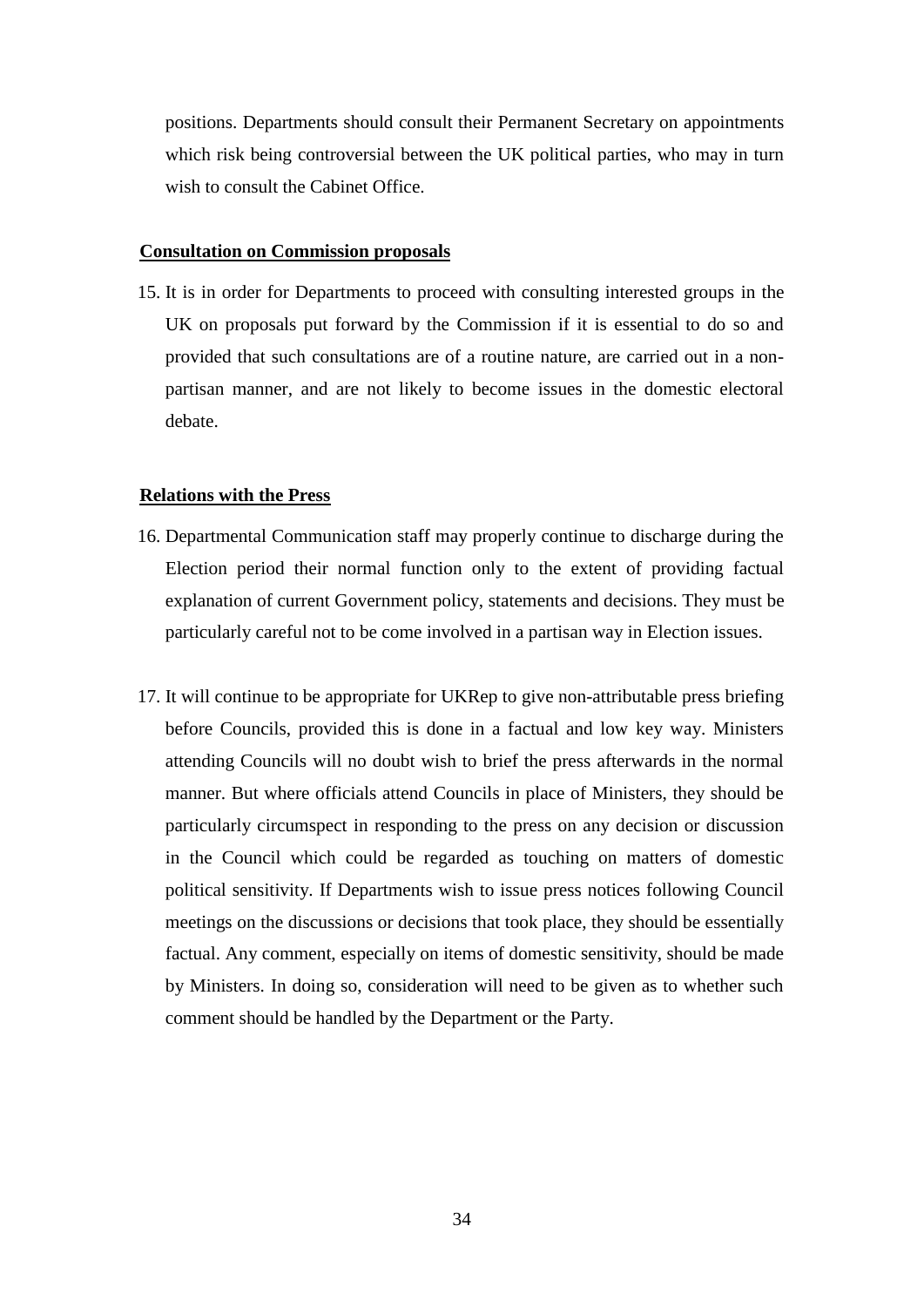#### **Parliamentary Scrutiny**

- 18. Separate guidance on the scrutiny of European documents during and following an Election period is available from the European and Global Issues Secretariat of the Cabinet Office. The key points are:
	- I. Scrutiny continues as normal until the Dissolution or Prorogation if Parliament is prorogued earlier;
	- II. No formal deposit of documents during the Dissolution, but documents will continue to be supplied to the Clerks and the Vote Office. Cabinet Office will continue to ask Departments to prepare Explanatory Memorandums (EMs), but these are unsigned and do not include a 'policy implications' section. Informal EMs are not submitted to Parliament but copies are sent to the Clerks;
	- III. If it is necessary to give agreement to proposals in the Council after Parliament has been dissolved but before Scrutiny is complete, the Minister should write to the Chairs of the Committees in the usual way explaining why (but until the Committees are reappointed and the names of the Chairs known, the letters should be addressed "Dear Chair"). If there is an outstanding debate recommendation, a written statement to the House may be required at the earliest opportunity after the State Opening, and the debate should be held as soon as is practicable;
	- IV. After the State Opening of Parliament, completed signed EMs should be submitted as soon as possible.
- 19. Similar arrangements will apply to the scrutiny of decisions on the JHA opt in during this period. The informal EM should not set out the government's view on whether or not it would opt-in to the proposed measure. If it is necessary to opt-in to a measure after Parliament is dissolved, the Minister should write to the Chairman of the Committees in the usual way explaining why. The Minister should similarly write to the Chairman of the Committees if it is necessary to optin to a measure in circumstances when it has not been possible for the Committees to submit views within the specified eight week period.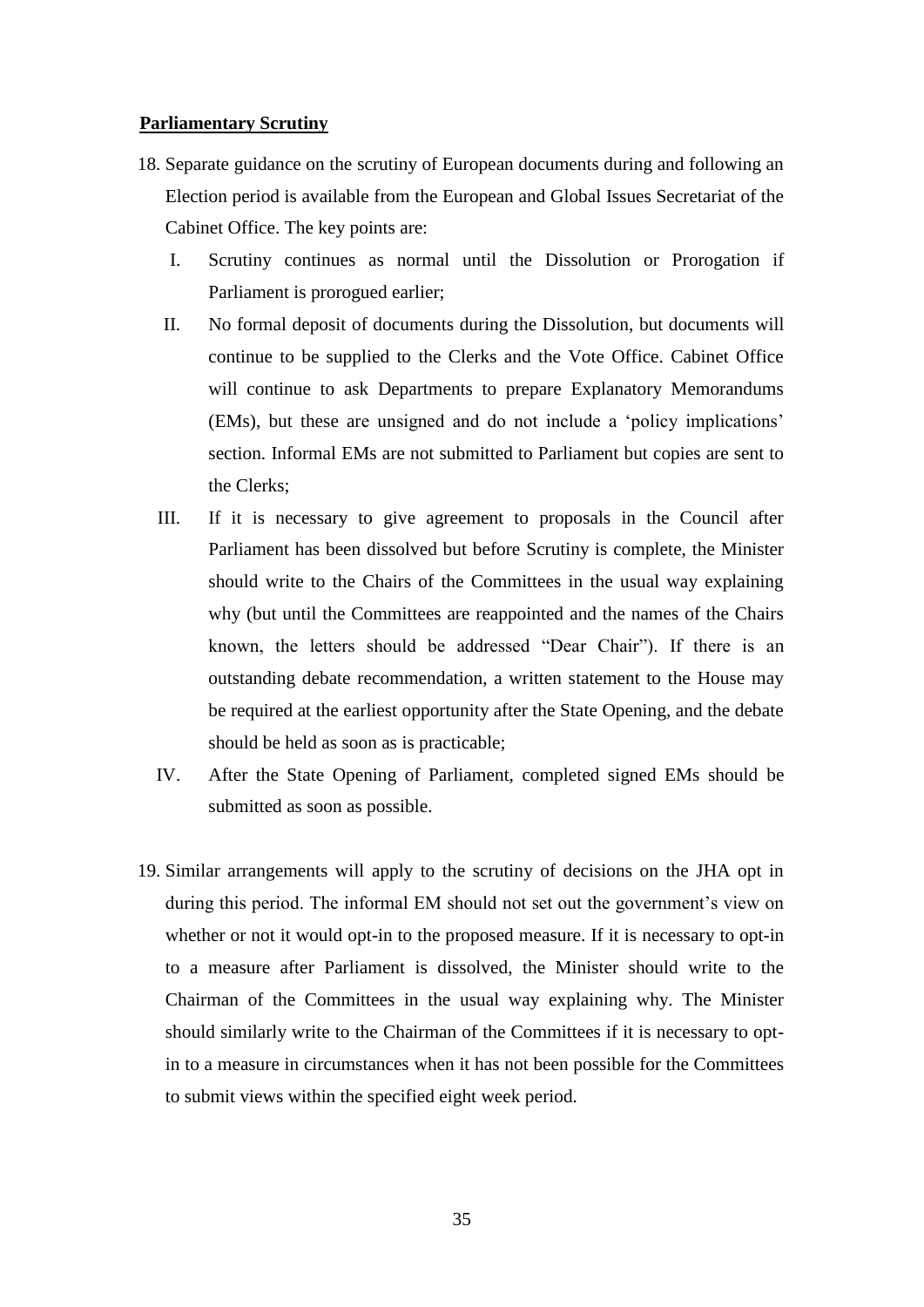- 20. In the event of a change of Government it will be necessary to obtain Ministerial agreement to the Scrutiny procedures to be followed. In any event, it may take some time before the Scrutiny Committees are re-established. Cabinet Office will keep Departments informed.
- 21.Further advice on the issues raised in this guidance can be obtained from the European and Global Issues Secretariat in the Cabinet Office (EGISelectionqueries@cabinetoffice.gov.uk).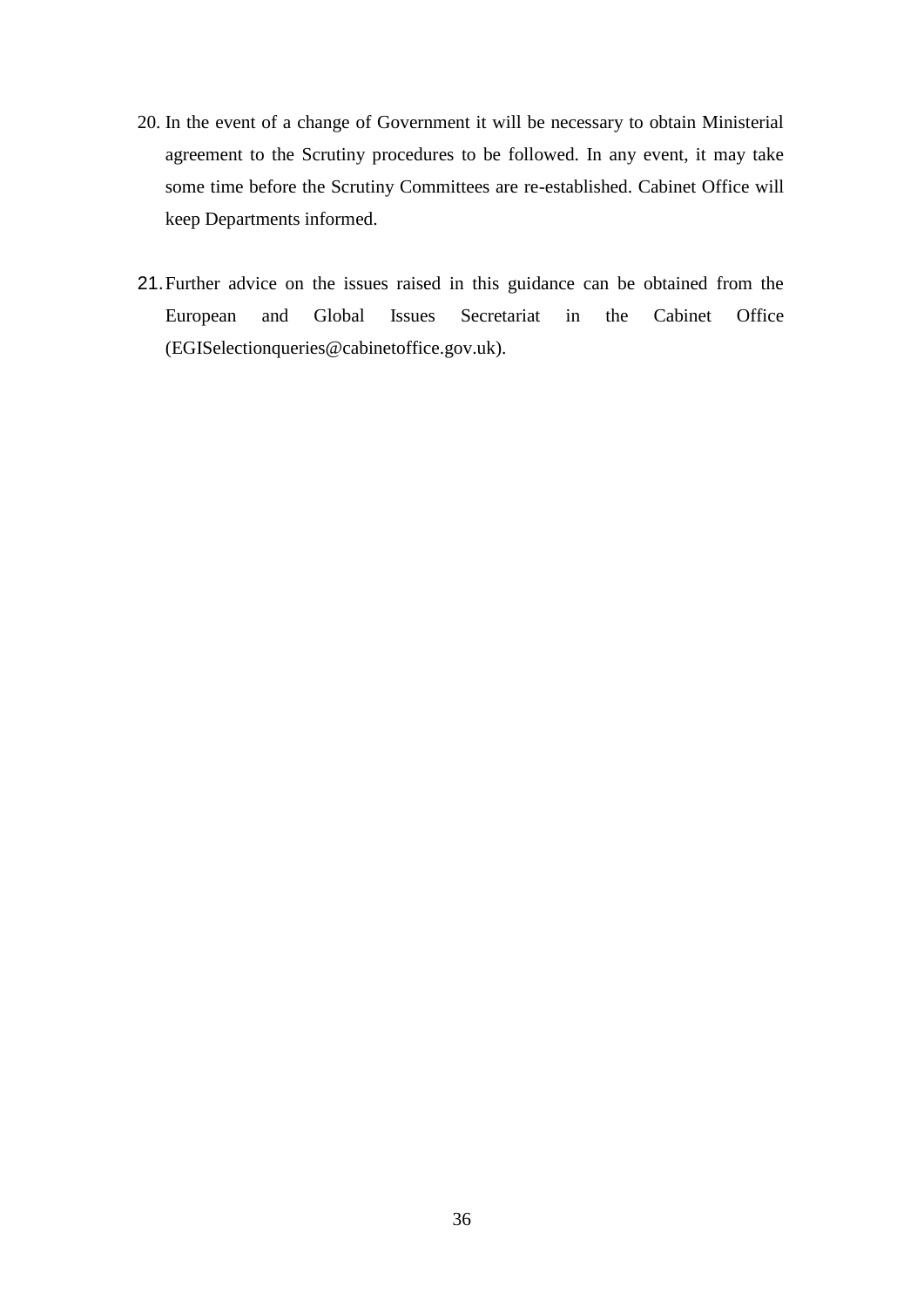#### **SECTION N**

#### **The Devolved Administrations**

- 1. The General Election does not affect the Devolved Administrations in the same way. The devolved legislatures are not being elected, and they, and devolved Ministers in Scotland and Wales, will continue to carry out their devolved functions in those countries as usual.
- 2. Under the Civil Service Code, which also applies to civil servants based in Scotland and Wales, civil servants in the devolved administrations owe their loyalty to those administrations, not to the UK Government. Accordingly, this guidance does not apply to them. They will continue to support their Ministers in their work.
- 3. However, the Devolved Administrations acknowledge that their activities could have a bearing on the General Election campaign. They have thus issued their own guidance reinforcing the need to maintain political impartiality and to prevent the use of public resources for party-political purposes. While the Devolved Administrations will continue largely as normal, they are aware of the need to avoid any action which is, or could be construed as being, party-political or likely to have a direct bearing on the General Election. Staff in the Devolved Administrations will continue to refer requests for information about reserved issues from MPs, Parliamentary candidates and political parties to the relevant UK Department. Requests for information about devolved issues will be handled in accordance with relevant FoI legislation, taking account of the need for prompt responses in the context of an Election period.
- 4. Officials in the Devolved Administrations are subject to the rules in Section E as regards their personal political activities, in the same way as UK Government officials.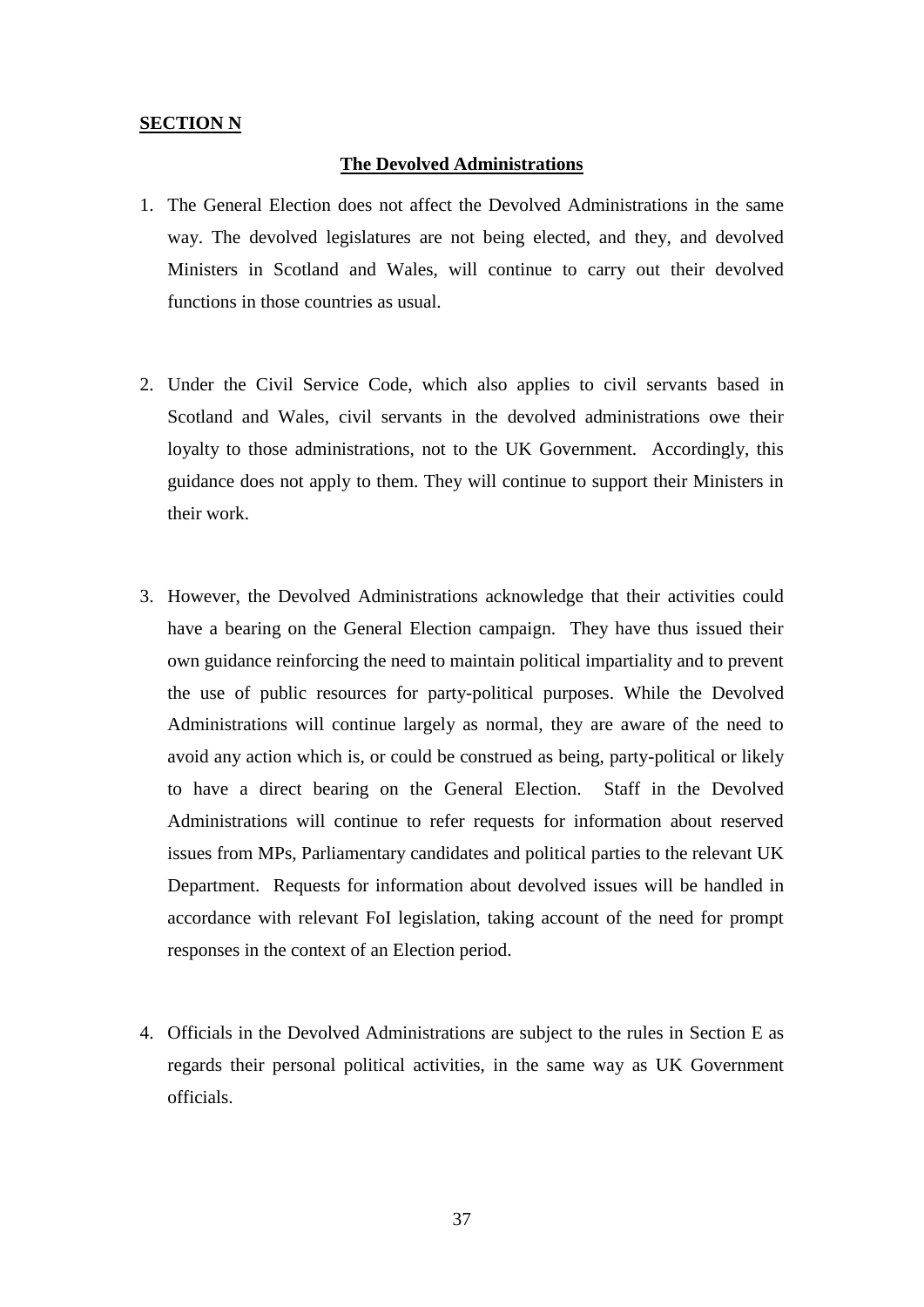5. Discussions with the Devolved Administrations during the Election period should be conducted in this context. For more general details on how best to work with the Devolved Administrations see the Cabinet Office guidance at [www.cabineoffice.gov.uk/devolution\)](http://www.cabineoffice.gov.uk/devolution).